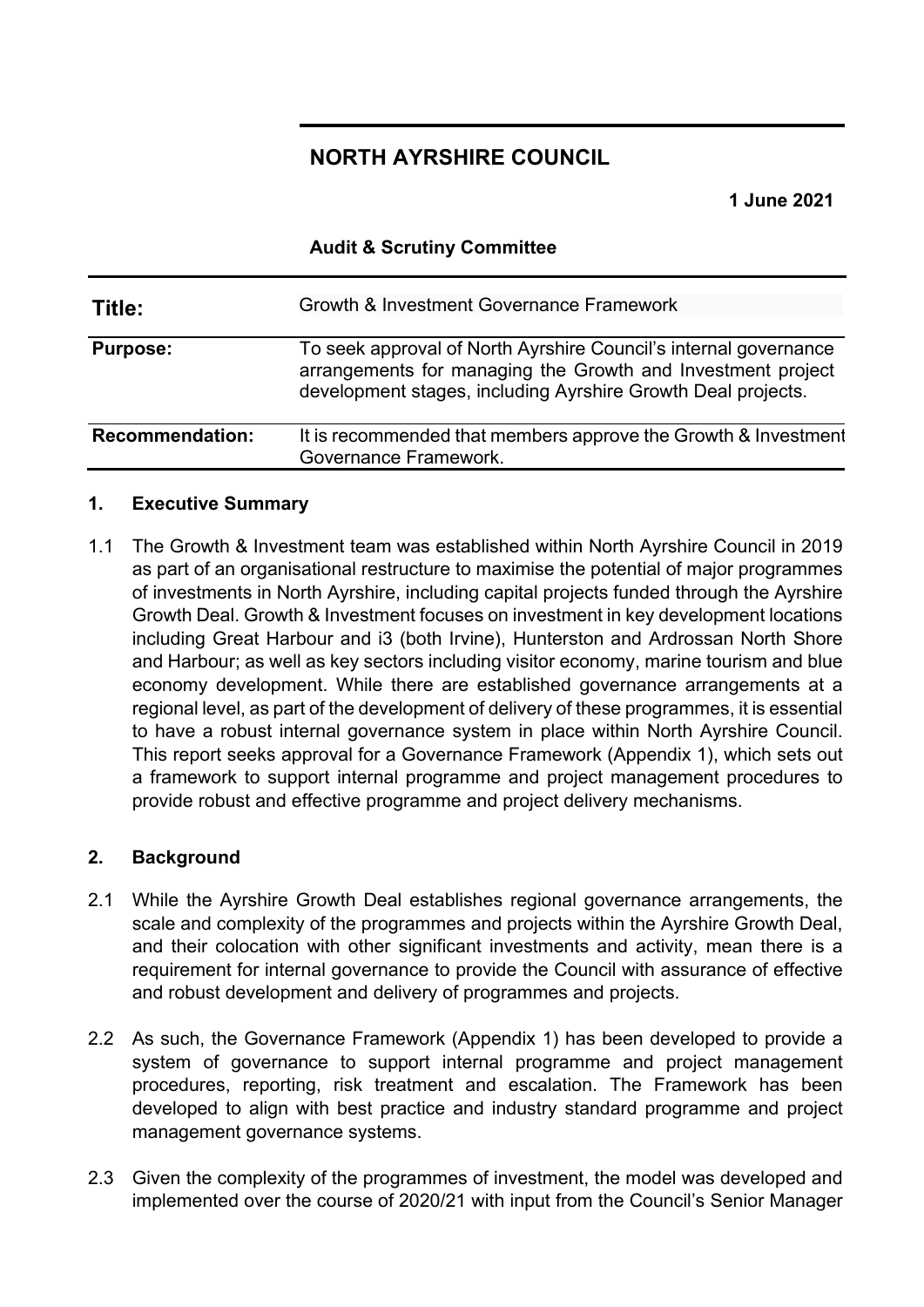for audit. This was intended to provide a 'live testing' of the arrangements to enable the governance model to evolve in response to issues arising through implementation. A final review of the arrangements was undertaken in April 2021, reflecting on issues arising through implementation, with further input from the Council's Senior Manager for audit.

- 2.4 It should be noted that regional governance arrangements are not duplicated in the Governance Framework; but reference is made, within the Governance Framework, to regional governance arrangements, along with arrangements to access regional governance through the Ayrshire Growth Deal website. This ensures that the Framework remains up to date, even if changes are made at a regional level.
- 2.5 It is recommended that annual monitoring of progress in delivering the Ayrshire Growth Deal within North Ayrshire also considers any issues arising that give rise to a need to update governance arrangements, given that the complexity involved in some projects and programmes may demand change. Any such future modifications would be presented to the Audit & Scrutiny Committee for consideration and approval as required.
- 2.6 As outlined above, the governance mechanisms are developed to best practice standard and it should be noted that the governance arrangements proposed are in line with best practice findings in the Audit Scotland report: Scotland's City and Regional [Growth Deals,](https://www.audit-scotland.gov.uk/uploads/docs/report/2020/nr_200116_city_deals.pdf) which was the subject of a previous Audit & Scrutiny Committee [report](http://north-ayrshire.cmis.uk.com/north-ayrshire/Document.ashx?czJKcaeAi5tUFL1DTL2UE4zNRBcoShgo=O2ef6Bw8yjKtmGsPABCr18FjfnNBXN%2FP8bWLs1v67OyjbpOVybv6tg%3D%3D&rUzwRPf%2BZ3zd4E7Ikn8Lyw%3D%3D=pwRE6AGJFLDNlh225F5QMaQWCtPHwdhUfCZ%2FLUQzgA2uL5jNRG4jdQ%3D%3D&mCTIbCubSFfXsDGW9IXnlg%3D%3D=hFflUdN3100%3D&kCx1AnS9%2FpWZQ40DXFvdEw%3D%3D=hFflUdN3100%3D&uJovDxwdjMPoYv%2BAJvYtyA%3D%3D=ctNJFf55vVA%3D&FgPlIEJYlotS%2BYGoBi5olA%3D%3D=NHdURQburHA%3D&d9Qjj0ag1Pd993jsyOJqFvmyB7X0CSQK=ctNJFf55vVA%3D&WGewmoAfeNR9xqBux0r1Q8Za60lavYmz=ctNJFf55vVA%3D&WGewmoAfeNQ16B2MHuCpMRKZMwaG1PaO=ctNJFf55vVA%3D) in November 2020.

### **3. Proposals**

3.1 It is recommended that members approve the Growth & Investment Governance Framework.

### **4. Implications/Socio-economic Duty**

### **Financial**

4.1 The Governance Framework provides governance mechanisms for the implementation of Ayrshire Growth Deal and related projects, including financial management procedures.

### **Human Resources**

4.2 No direct implication.

### **Legal**

4.3 No direct legal implications, however, the proposed governance arrangements, including risk and financial controls, will protect the Council.

### **Equality/Socio-economic**

4.4 No issues arising.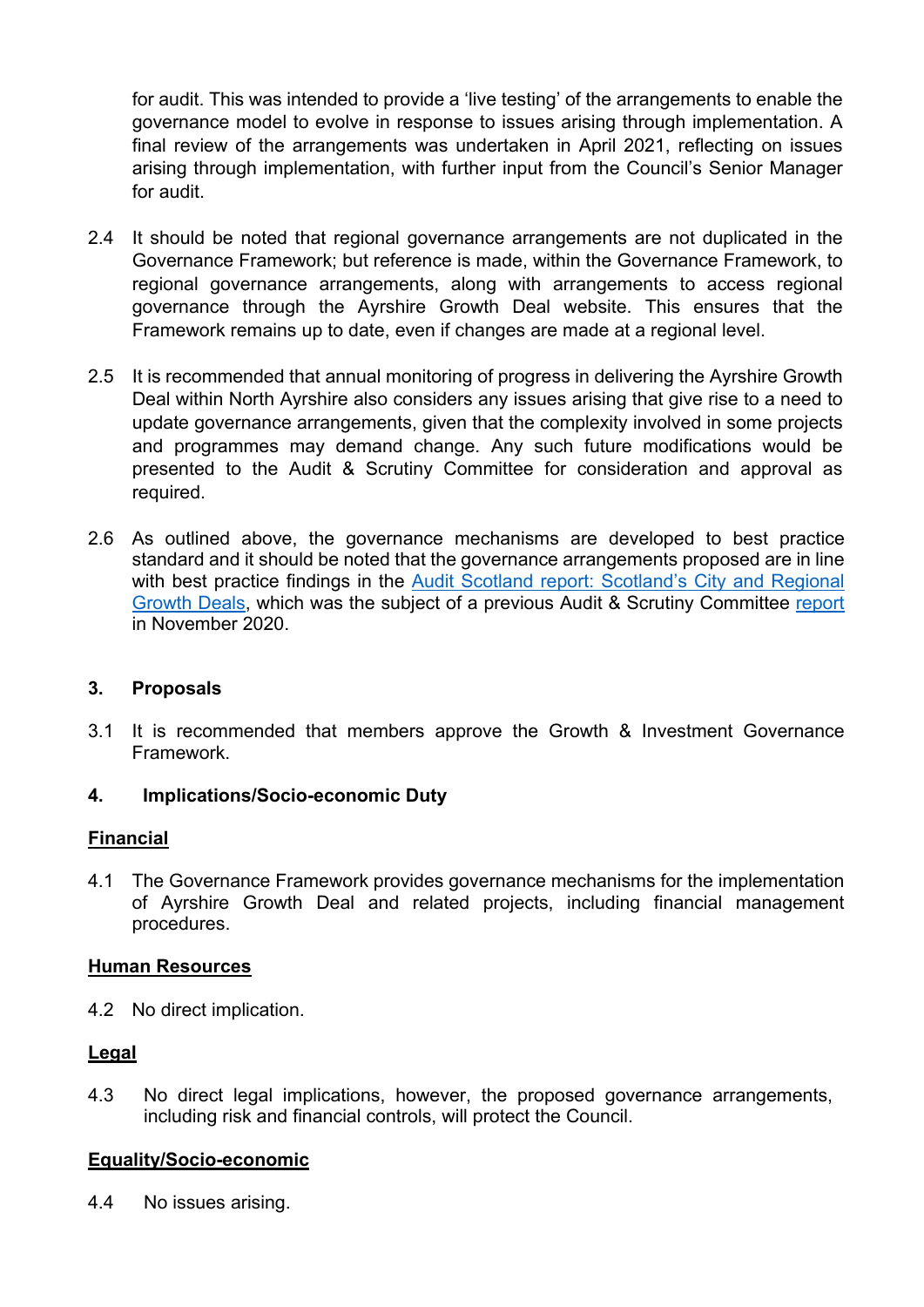### **Environmental and Sustainability**

4.5 No issues arising.

### **Key Priorities**

4.6 The proposals meet a number of the Council Plan priority outcomes, including:

- North Ayrshire has an inclusive, growing and enterprising economy
- North Ayrshire has active and strong communities
- North Ayrshire is well-connected with effective infrastructure
- North Ayrshire is a sustainable environment
- North Ayrshire is a vibrant, welcoming and attractive environment

### **Community Wealth Building**

4.7 Community wealth building and regional skills programmes within the Growth Deal are also being advanced, which will assist the implementation, and impact of projects to be targeted to maximise opportunities to create local community wealth and inclusive growth. Governance arrangements being developed, regionally and locally will consider community wealth building.

### **5. Consultation**

5.1 No consultation has been undertaken in preparing this report.

KAREN YEOMANS Director (Growth & Investment)

For further information please contact **Neale McIlvanney, Strategy & Programme Manager,** on **01294 324686**.

Appendix 1 – Growth & Investment Governance Framework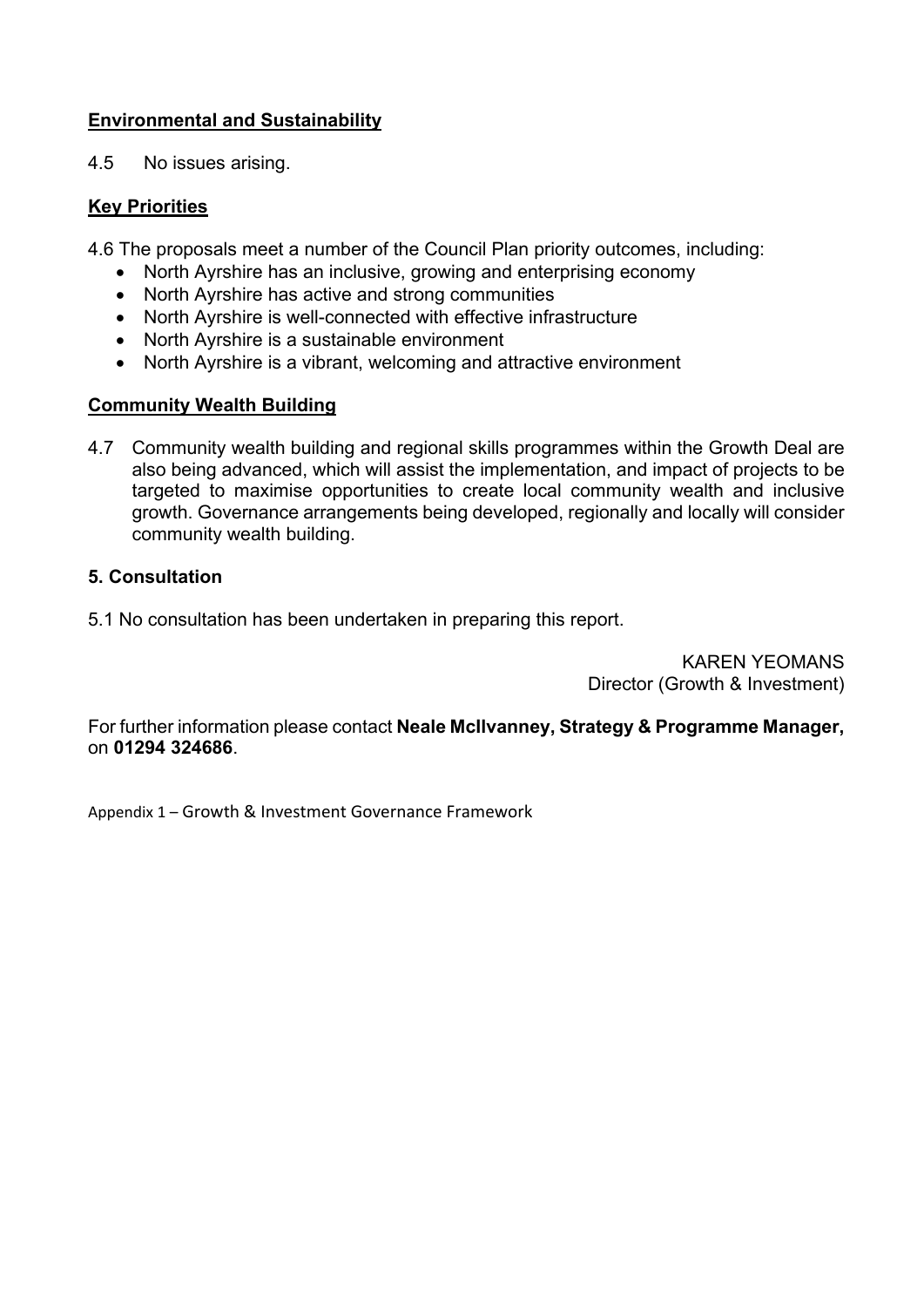# GROWTH & INVESTMENT GOVERNANCE FRAMEWORK

May 2021



**North Ayrshire Council** Comhairle Siorrachd Àir a Tuath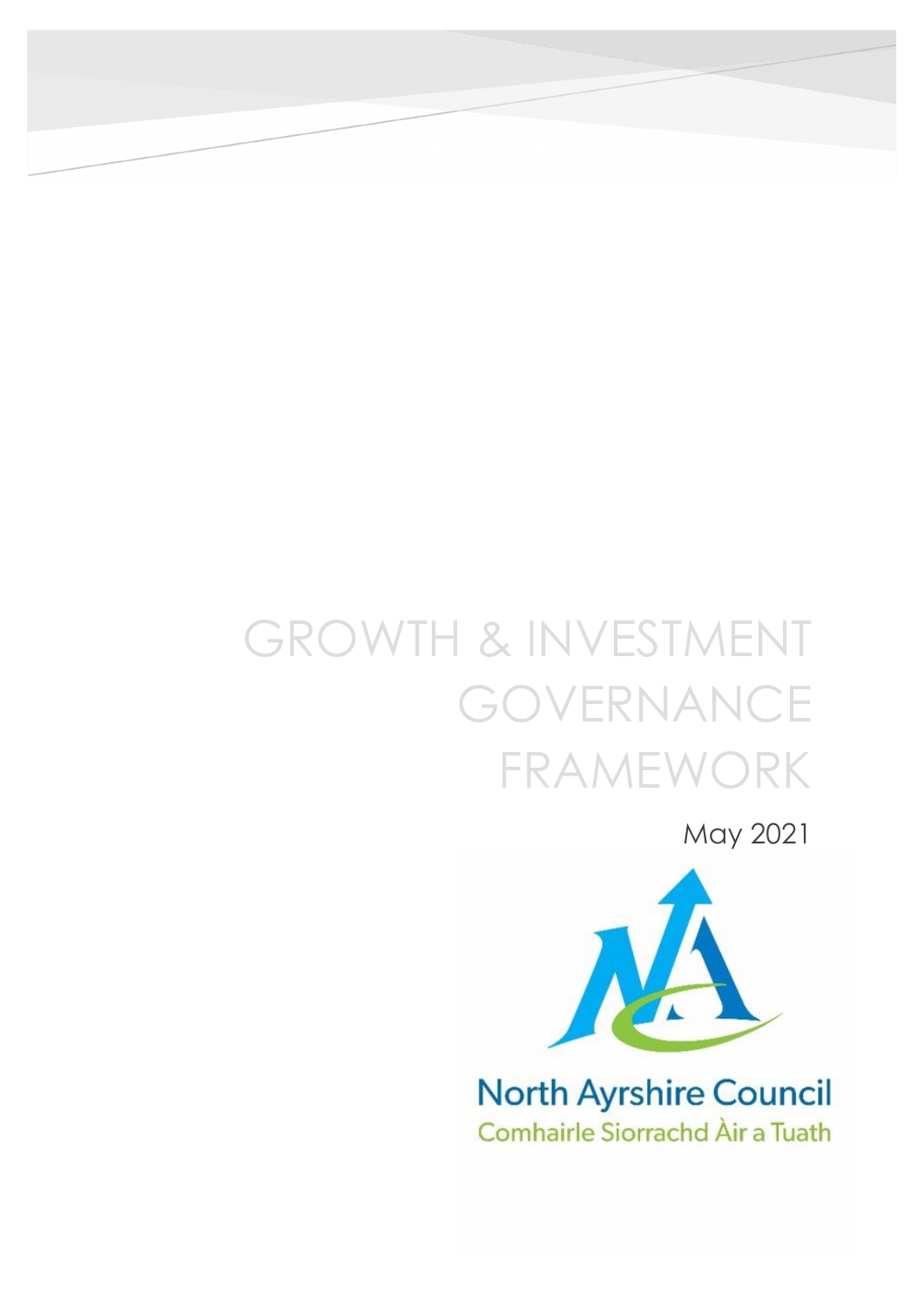# Contents

## Contents

| North Ayrshire Council Project Management Governance Structure 7 |
|------------------------------------------------------------------|
|                                                                  |
|                                                                  |
| Growth & Investment Programme and Project Management Framework10 |
|                                                                  |
|                                                                  |
|                                                                  |
|                                                                  |
|                                                                  |
|                                                                  |
|                                                                  |
|                                                                  |
|                                                                  |
|                                                                  |
| Ŧ                                                                |
|                                                                  |

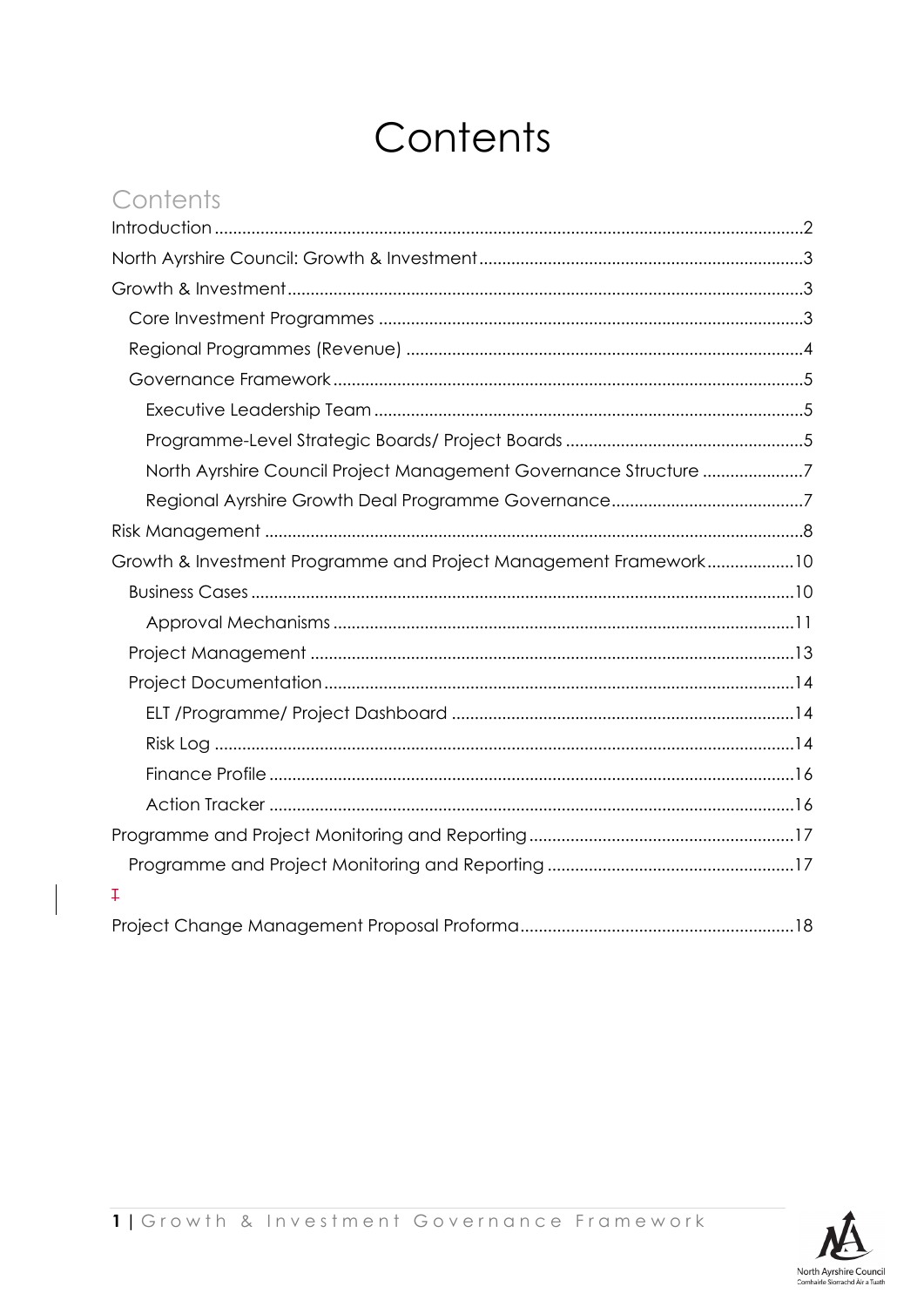### <span id="page-5-0"></span>Introduction

The Growth & Investment Governance Framework provides detailed governance arrangements for the operation of the work of the programme of capital and revenue activity led by Growth & Investment, the integration of arrangements for the management of Ayrshire Growth Deal project development and integration with wider programme activity that seeks to maximise the economic impact of the Growth Deal.

This document provides:

- Reference to the roles, remit, functions and responsibilities falling with Growth & Investment;
- Internal governance arrangements for providing robust scrutiny and project development and reporting mechanisms, relating to all officers involved in projects – ranging from projects officers to chief officers
- All Ayrshire regional governance arrangements including those relating to:
	- o Ayrshire Growth Deal (and finance and programme management arrangements)
	- o Ayrshire Economic Partnership Board
	- o Ayrshire Joint Economic Committee
- Risk Management Approach
- Programme reporting and projects management including:
	- o Approach to development and approvals of business cases
	- o Project management templates (programme overview, risk log, finance tracking and action log)
- Regional and local audit and scrutiny arrangements
- Change Process for managing project change that arises throughout the delivery of the programmes

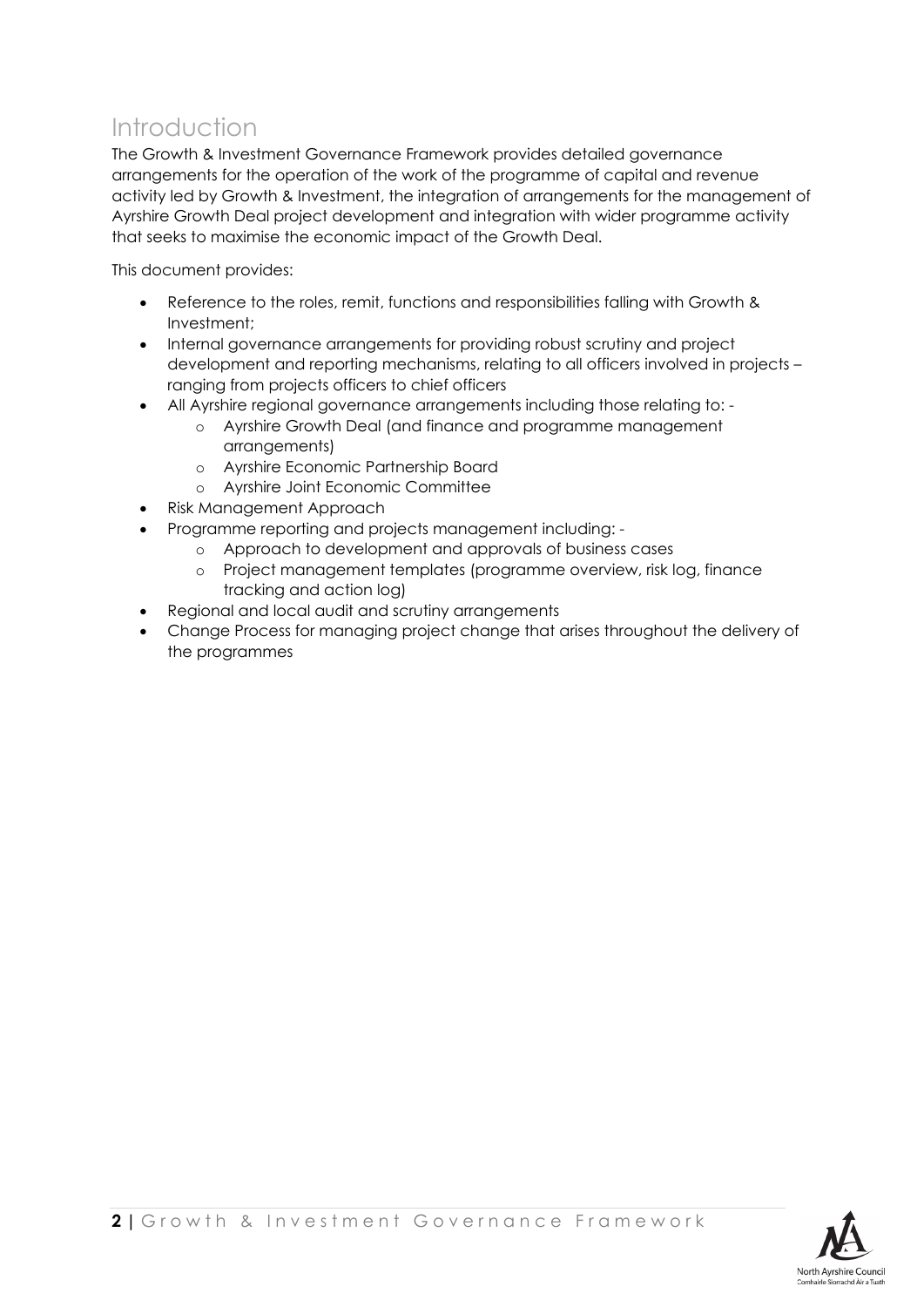## <span id="page-6-0"></span>North Ayrshire Council: Growth & Investment

The priorities of the Growth & Investment are embedded into the [North Ayrshire Council Plan](https://www.north-ayrshire.gov.uk/Documents/CorporateServices/ChiefExecutive/Communications/council-plan-2019.pdf)  [2019-2024.](https://www.north-ayrshire.gov.uk/Documents/CorporateServices/ChiefExecutive/Communications/council-plan-2019.pdf)

### <span id="page-6-1"></span>Growth & Investment

By the very nature of the work and receptibilities of Growth & Investment necessitates an approach based on collaboration and partnership working across the Council and other stakeholders. Significant influencing responsibilities and capability will be required to successfully deliver the remit.

The key outcomes for Growth & Investment are: -

- To direct and coordinate investment and programme delivery of activity at the following locations:
	- o I3 Irvine
	- o Hunterston
	- o Ardrossan (incl Harbour, Marina, North Shore and town centre links)
	- o Great Harbour, Irvine & Ardeer Peninsula
- Support the delivery of the Council Plan
- Support the Regional Economic Partnership in delivery of identified priorities, where related to Growth & Investment core functions.
- Lead the Council's development and delivery of Ayrshire Growth Deal capital projects
- Support levering investment through the Ayrshire Growth Deal.
- Responsibility for the visitor and coastal economy
- Lead the development of a sector strategy for the blue economy
- Leading, and working with other directorates, the economic growth components of the Council's commitment to being a net zero carbon Council by 2030, including the strategic positioning of Hunterston, IMSE and other investment programme activity being capable of shaping and influencing national, regional and local policies and decision-making around clean energy
- Support the Council's engagement with the Ayrshire regional economic partnership
- Embed community wealthbuilding into the Growth and Investment activities.

### <span id="page-6-2"></span>Core Investment Programmes

There are a number of core investment programmes that sit within the Growth & Investment's responsibilities. The Ayrshire Growth Deal Investment sits within those programmes and acts to catalyse significant leverage investment in a range of other activities to maximise the transformational impact of our investments.

The core investment programme includes the following strands:

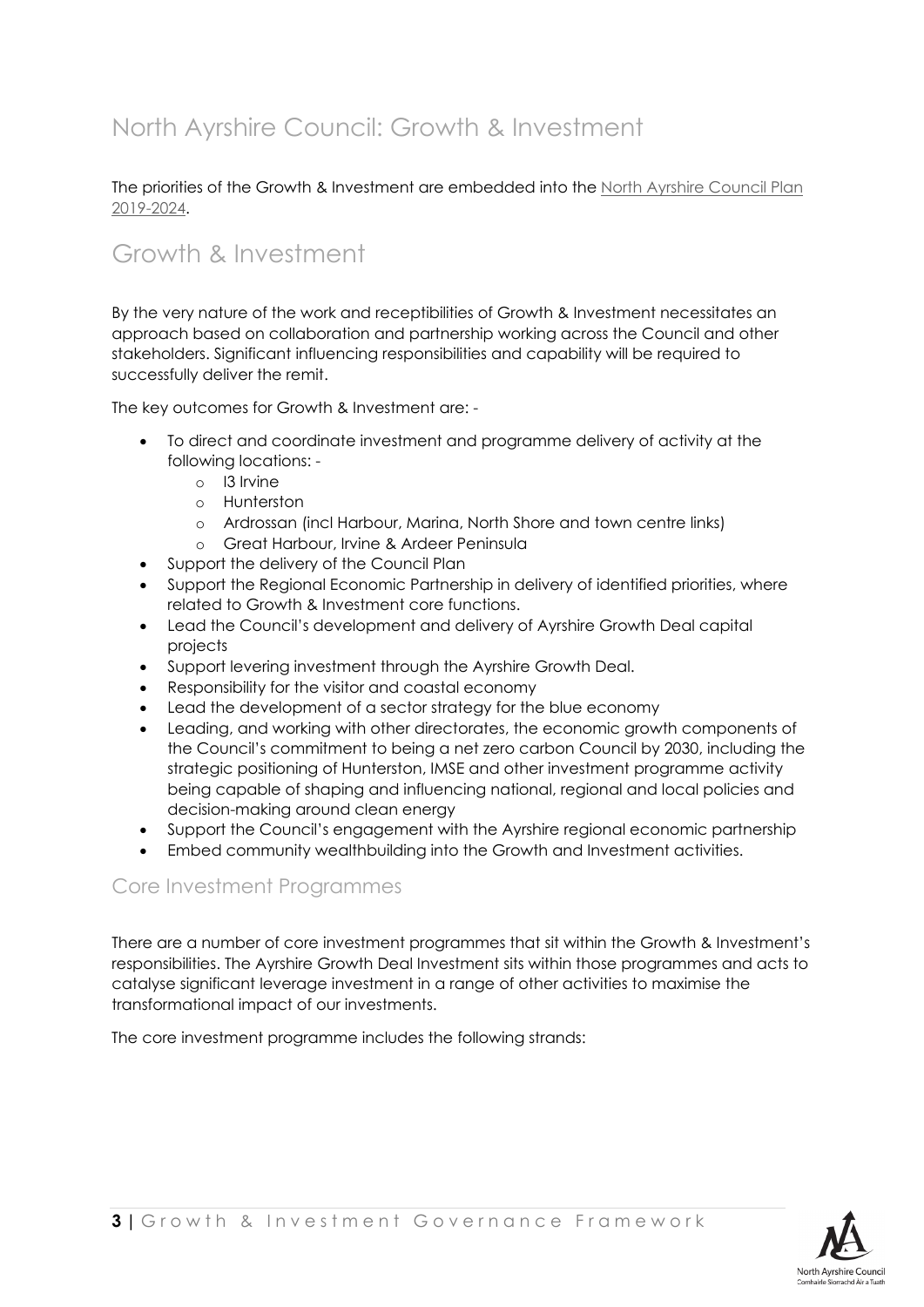*Table 1 Core Investment Programmes (Capital)*

| <b>Core Investment</b><br>Programme                                   | <b>Constituent Projects</b>                                                                                                                                                                                                                                                                                                                                                                                                                                                                                                                                                                                                                                                                                     |  |  |  |
|-----------------------------------------------------------------------|-----------------------------------------------------------------------------------------------------------------------------------------------------------------------------------------------------------------------------------------------------------------------------------------------------------------------------------------------------------------------------------------------------------------------------------------------------------------------------------------------------------------------------------------------------------------------------------------------------------------------------------------------------------------------------------------------------------------|--|--|--|
| <b>Ardrossan</b><br>Estimated<br>Programme Value<br><b>C£150m</b>     | Harbour (both land and marine infrastructure)<br>$\bullet$<br>Ardrossan Community Campus (Executive Director<br>Communities as project lead - though land implications<br>relate to ANS so also requires G&I oversight)<br>Ardrossan North Shore (Inc. campus, coastal path, IMSE,<br>potential residential use, remediation)<br>International Marine Science and Environment Centre<br>Ardrossan Marine Expansion<br>Hotel<br>Town centre enhancement<br>Low carbon hub                                                                                                                                                                                                                                        |  |  |  |
| <b>Great Harbour</b><br>Estimated<br>Programme Value<br><b>C£100m</b> | Maritime Mile (including marina, gateway features and<br>$\bullet$<br>boardwalk)<br><b>Great Harbour Place Framework</b><br>Affordable Housing (Project responsibility of Place<br>Directorate)<br>Oversight of any potential future Ardeer Peninsula projects<br>$\bullet$                                                                                                                                                                                                                                                                                                                                                                                                                                     |  |  |  |
| 3<br>Estimated<br>Programme Value<br><b>C£100m</b>                    | Digital Processing Manufacturing Centre Phases 0, 1 & 2<br>$\bullet$<br>Flexible Space Phased development<br>i3 Masterplan, including strategy for digital and clean energy<br>provision within i3.<br><b>Strategic Investment Campus</b><br><b>Inward Investment Enquiries</b><br>$\bullet$                                                                                                                                                                                                                                                                                                                                                                                                                    |  |  |  |
| Hunterston<br>Estimated<br>Programme Value<br>C500m                   | Development of a strategic proposition for Hunterston<br>$\bullet$<br>Development of a ministerial taskforce for Hunterston and<br>administration of programme arrangements<br>Socio-economic analysis of impact of accelerated nuclear<br>$\bullet$<br>decommissioning at Hunterston B station and development<br>of a decommissioning strategy (led through Place)<br>Project Delivery Vehicle<br>Development of a phase 1 enabling Hunterston PARC<br>innovation hub<br>Development of a site framework for Hunterston PARC to<br>enable wider site activity and development<br>Partnership Working (Peel Ports Group, Crown Estate<br>Scotland & Scottish Enterprise)<br><b>Inward Investment Enquiries</b> |  |  |  |
| <b>Marine Tourism</b><br>Estimated<br>Programme Value<br>C£14m        | Ardrossan Marina (oversight within Ardrossan Programme)<br>$\bullet$<br>Arran transit facility<br>Cumbrae transit facility<br>Making Waves Implementation<br>Coig Support<br><b>Events Programme</b>                                                                                                                                                                                                                                                                                                                                                                                                                                                                                                            |  |  |  |
| <b>Digital</b><br>Estimated<br>Programme Value<br>C£11m               | Subsea Cable<br>$\bullet$<br>Digital infill programme                                                                                                                                                                                                                                                                                                                                                                                                                                                                                                                                                                                                                                                           |  |  |  |

<span id="page-7-0"></span>Regional Programmes (Revenue)

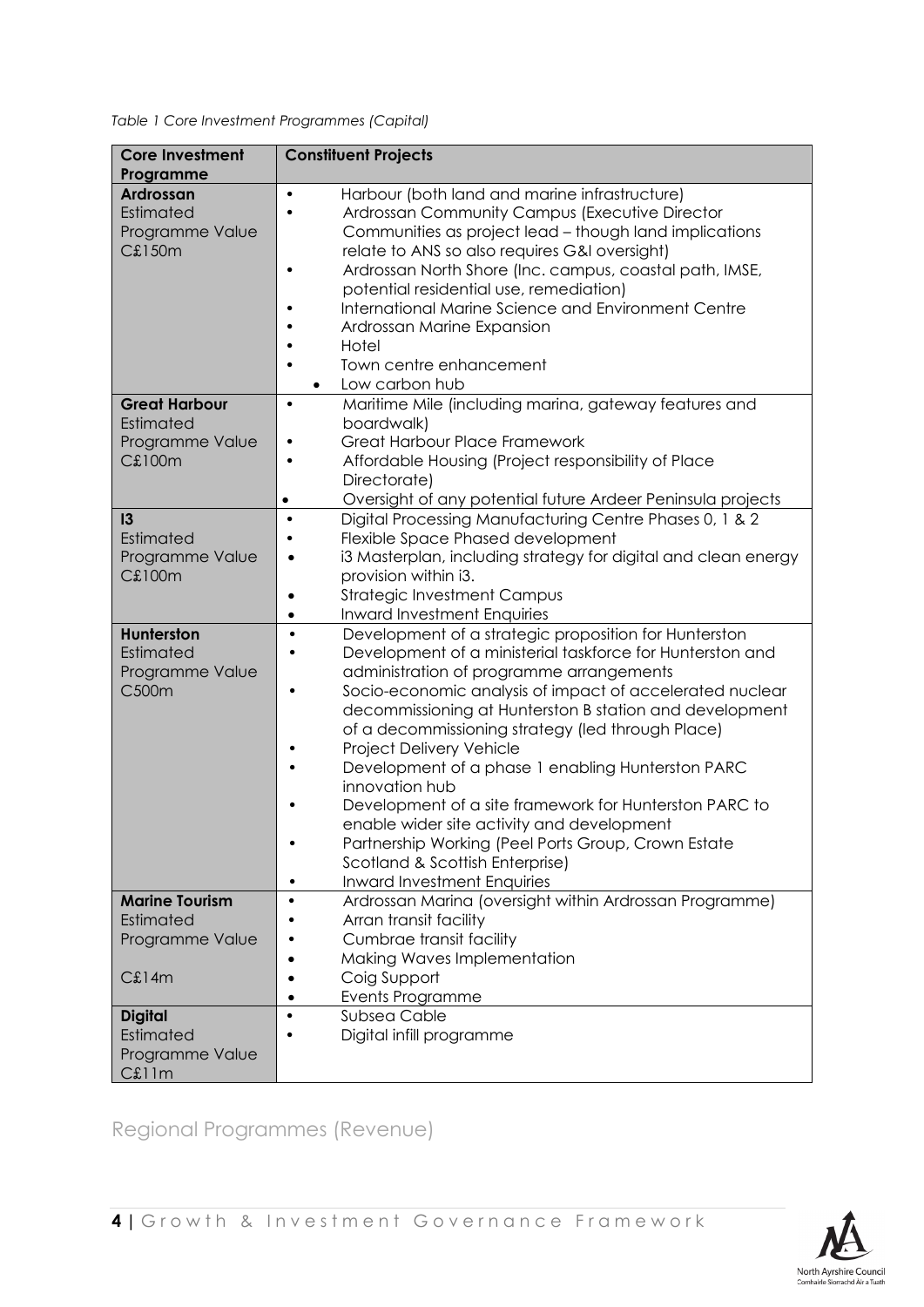Although primarily the responsibility of the Place Directorate, Growth & Investment will support the development of regional skills and community wealth building Ayrshire Growth Deal programmes as appropriate.

*Table 2 Regional Programmes (Revenue)*

| <b>Community Wealth Building</b>                     | <b>Regional Skills and Inclusion</b>         |  |  |
|------------------------------------------------------|----------------------------------------------|--|--|
| • CWB Business Locality Officers<br>$\cdot$ CWB Fund | Working for a Healthy Economy<br>Skills Fund |  |  |
| Fair Work Ayrshire                                   |                                              |  |  |

<span id="page-8-0"></span>Governance Framework

<span id="page-8-1"></span>Executive Leadership Team

To support the ongoing programme approach to the core investment programmes, within which the Ayrshire Growth Deal projects sit, the Council's Executive Leadership Team will monitor Growth and Investment programme activity. The role of the Executive Leadership Team related to Growth & Investment will be to: -

- a) Receive updates on activity and project development on activity related to core investment programmes in an agreed project reporting template inclusive of key performance indicators to be developed through Programme Boards.
- b) To have regular oversight and input into project development related to activity falling within the core investment programmes, and to ensure that senior officers are aware of, and can steer, project concept development and risk and financial management of those projects. Headline progress on development of projects, high profile or escalating risks and key actions will be presented to, and considered by, ELT.
- c) Provide feedback to officers on draft business cases related to the development of projects – including those required for the drawdown of Ayrshire Growth Deal grant funds. ELT feedback will be sought on draft business cases, both prior to circulation of same to the Ayrshire Growth Deal Project Management Office; and prior to seeking formal approval of business cases from Cabinet and Ayrshire Economic Committee (Note: AEC approval only sought for approval of full business cases for Ayrshire Growth Deal).

### <span id="page-8-2"></span>Programme-Level Strategic Boards/ Project Boards

In addition to reporting programme headlines to ELT, a series of strategic programme-based project boards will be established for each of the with each programme/project lead will establish sub-board level working group, which should convene quarterly, to actively manage the coordination of programmes of activity with multiple individual project elements. All boards should operate with terms of reference agreed by the boards.

**Programme Boards** will be established to incorporate the Core Investment Programmes as follows: -

- Ardrossan Strategic Programme Board
- Great Harbour Programme Board
- I3 Programme Board
- Hunterston Programme Board
- Marine Tourism Programme Board

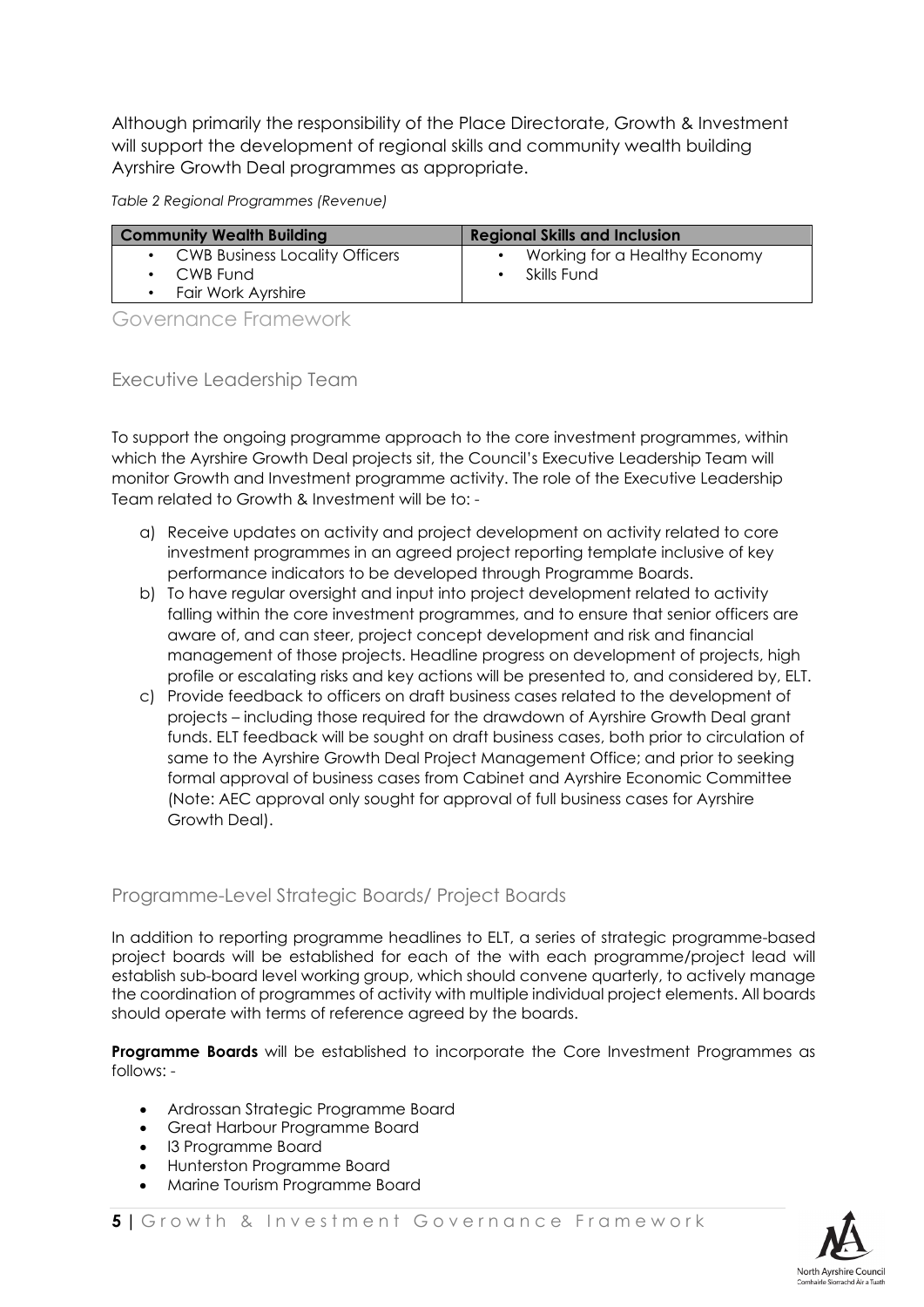• Blue Economy Programme Board

Those boards will be chaired by the Director (Growth & Investment) unless another chair is appropriate and is agreed by consensus of the board members. Boards will be attended by all relevant chief officers and projects leads as appropriate for workstreams within the scope of that programme board. External partners may sit on Programme Boards as required to ensure coordination between projects that involve delivery partners. The programme boards will have a decision-making function. Programme Boards will operate on an exception reporting basis.

**Project Boards** will follow a similar structure and composition but will be designed to have a specific project focus, as opposed to programme activity monitoring carried out by Programme Boards. Project Boards will monitor the development and implementation of project through a gateway approval stage, where the project will require to meet and achieve certain milestones to be approved by the Project Board for progression to a further stage.

ELT reporting, and Programme and Project Boards will report through the templates contained in the Governance Framework appendices.

Regional growth deal projects will be operated through the Place Directorate, however where alignment in decision making requires to be developed between G&I and Place, arrangements will be established to coordinate project teams. Additionally, matters requiring to be reporting to ELT for consideration arising from revenue project may also be reporting via the monthly AGD ELT Update.

The digital core investment programme is currently managed by South Ayrshire Council. As such, it is not necessary to establish a North Ayrshire programme Board for this, however, monthly meetings with the Programme Manager (Growth & Investment) project lead within South Ayrshire Council will be established for monitoring and reporting and linkages into key NAC led projects. Any issues identified will be escalated initially to the Director (Growth & Investment) and to ELT as required. Where links between the SAC led regional projects and NAC capital projects occur, it may be appropriate to have an SAC representative on the relevant programme or project board.

It should be noted that the boards are not formal decision-making bodies of the Council. They are project and programme steering group, which provide a structured basis for taking key decision either under authority delegated to the project team or provide a platform to seek views on any matters that require to proceed to formal decisions, requiring authority.

A monthly Growth & Investment **Finance Steering Group** will be established to review risk and finance issues by exception and to identify phasing and sequencing optimising strategy to identify opportunities to phase implementation of activity to maximise financial benefit and achieve best value. This Group will comprise of the following officers: -

- Head of Finance
- Director (G&I)
- Programme Manager (G&I)
- AGD Project Leads (as appropriate)
- Finance Manager
- •

**Growth & Investment Programme Coordination:** As a result of the coverage of reporting mechanisms being managed through Programme and Project Boards by exception and ELT, CPAG and Risk Management mechanisms in place, there is no requirement for a general Growth and Investment Board. However, A monthly programme coordination meeting should be held for staff of Growth & Investment to overview performance, operational matters and common issues or other matters not addressed through other governance arrangements.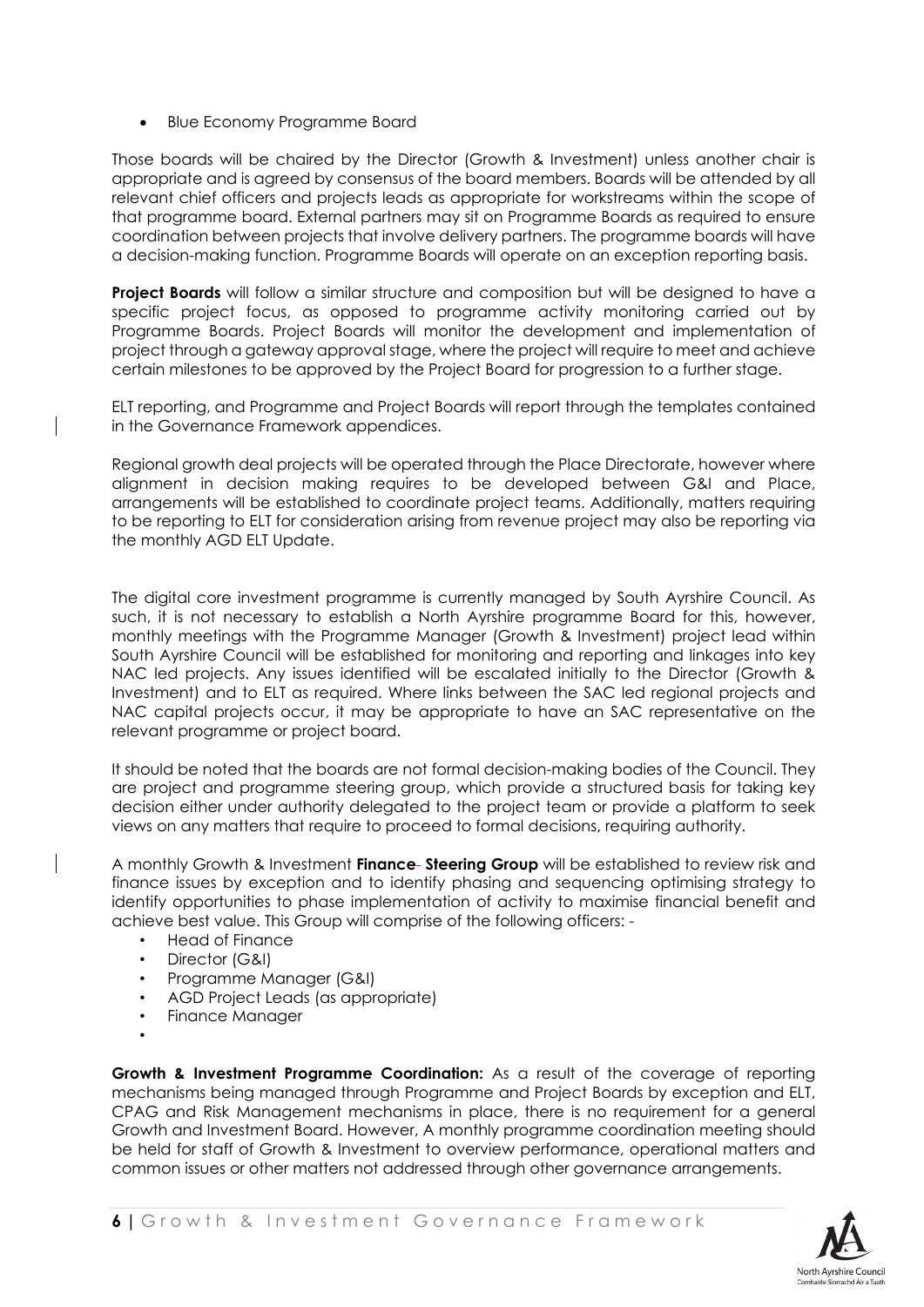Finance Guidance has been issued by PMO to support the ongoing financial monitoring and arrangements for Ayrshire Growth Deal. This is appended to this Framework

### <span id="page-10-0"></span>North Ayrshire Council Project Management Governance Structure

Figure 3 provides a diagrammatic summary of the composition of the Growth & Investment Programme and Project governance system, its interconnectivity with other forms of governance and approval routes.



*Figure 1 Governance Overview (Growth & Investment)*

<span id="page-10-1"></span>Regional Ayrshire Growth Deal Programme Governance

There are mandatory Ayrshire regional growth deal governance arrangements established as part of the establishment of the Deal. These are set accessible online here: [About The Deal | Ayrshire Growth Deal.](https://www.ayrshiregrowthdeal.co.uk/about-the-deal/) The governance established at regional level is designed to align with local arrangements and should be implemented by project and programme staff, and organisationally, by North Ayrshire Council.



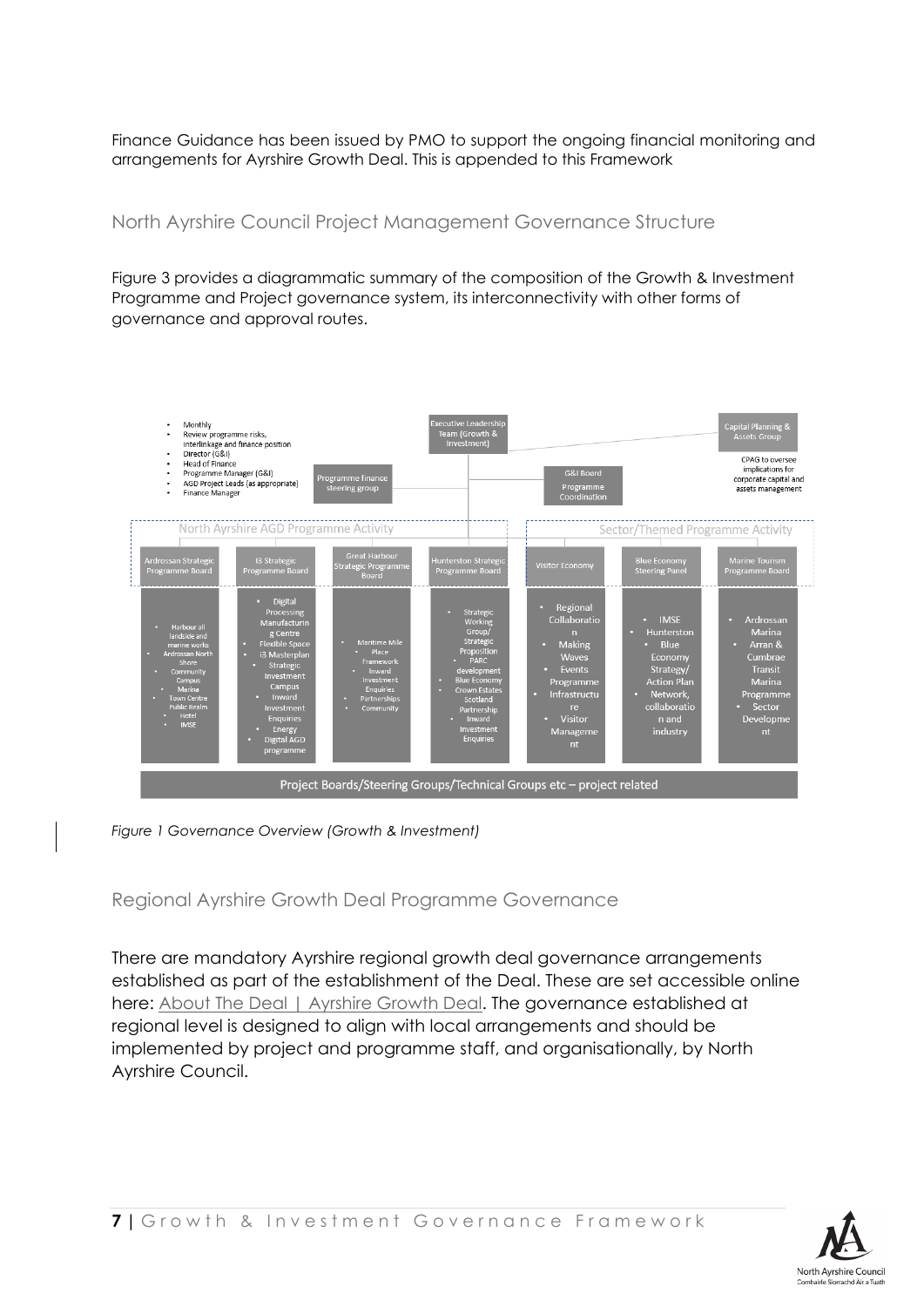### <span id="page-11-0"></span>Risk Management

North Ayrshire Council is committed to a culture where employees are encouraged to develop new initiatives, improve performance and achieve goals safely, effectively and efficiently. This is supported by the appropriate application of good risk management practice, which applies across Council activity. This is embedded into the Growth & Investment Governance Framework to ensure consistency of management of risk, and that risk is managed effectively to identify and responding to significant, emerging or escalating risk – particularly in relation to how resources are managed relative to risks. The approach set out in this Governance Framework is applicable to Council-led projects, but also to projects where the Council is delivering in conjunction with a partner.

The Council promotes an environment that is risk 'aware' rather than risk 'averse' and will strive to place risk management information at the heart of key policy decisions.

The Council is committed to testing its capacity and tolerance for risk (referred to as 'risk appetite') in order to ensure that it is clear in its understanding of the total level of risk it is able or willing to accept. It is generally understood by all services that in normal circumstances:

- any low risk is acceptable without any further action to prevent or mitigate the risk;
- any moderate risk is tolerable providing that control measures implemented/introduced are cost effective;
- any high risk may be tolerable providing the Council is assured regarding the adequacy and effectiveness of the control measures in place. Any further control measures implemented or introduced must be cost effective in relation to the high risk;
- any very high risk is deemed to be unacceptable. Measures should generally be taken to terminate, transfer or treat a very high risk to a more tolerable position, although it recognised that some very high risks may be outwith the control of the Council.

The Council has established its [Risk Management Framework](http://naconnects.north-ayrshire.gov.uk/documents/policies-procedures/finance-policies-procedures-strategies/risk-management-policy-strategy.pdf) to support effective risk management activity.

- appropriate, defensible, timeous and best value decisions are made;
- risk 'aware' not risk 'averse' decisions are based on a balanced appraisal of upside and downside risk and enable acceptance of certain risks in order to achieve a particular goal or reward;
- high achievement of objectives and targets;
- higher levels of morale and productivity;
- better use and prioritisation of Council resources;
- high levels of user experience/ satisfaction with a consequent reduction in adverse incidents, claims and/ or litigation; and
- further enhancement of the Council's good reputation both as an employer and as a public Key benefits of effective risk management

North Ayrshire Council embeds risk management throughout the Council by consistent application of the risk management process shown in Figure 6.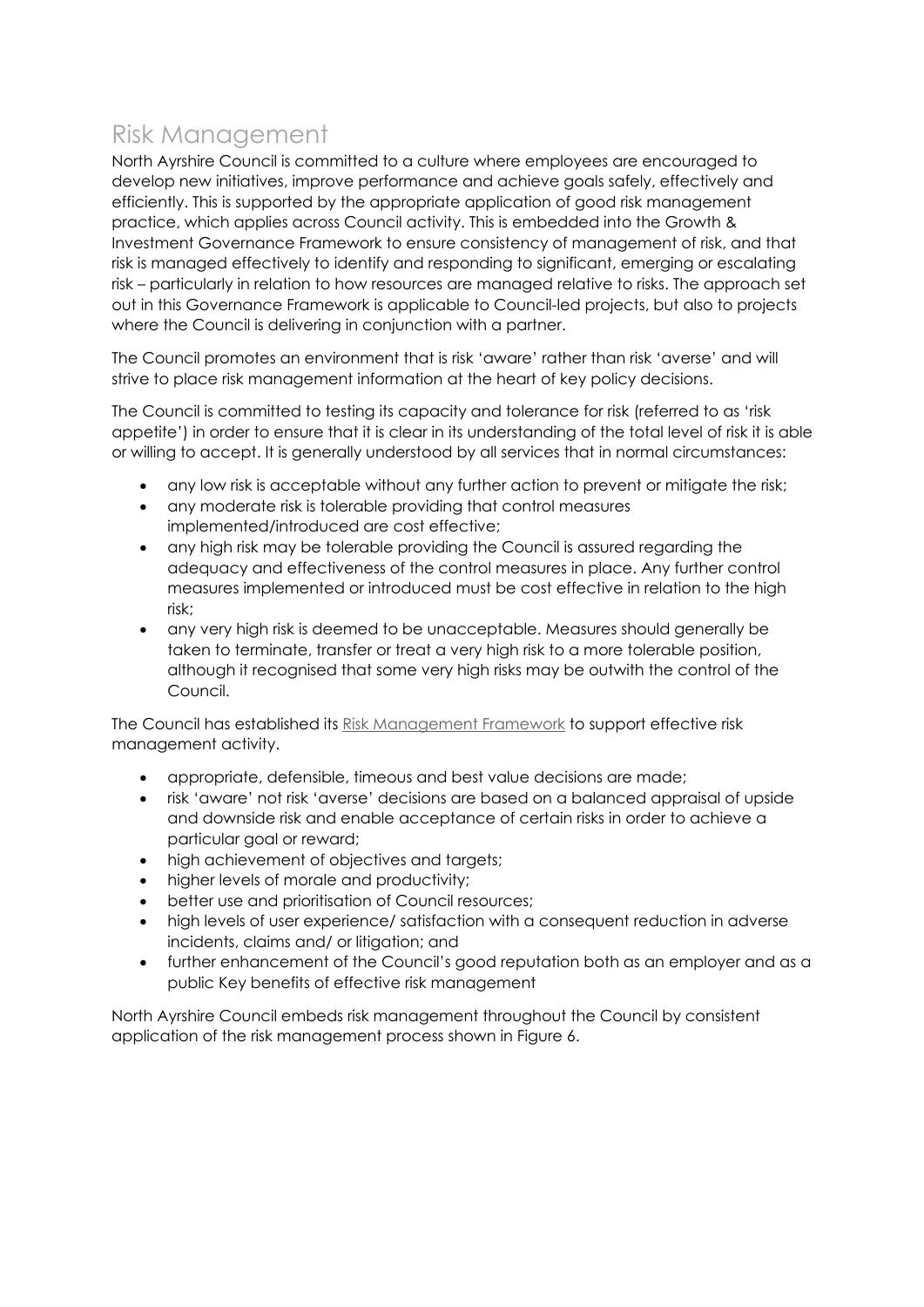

*Figure 2 North Ayrshire Council Corporate Risk Process*

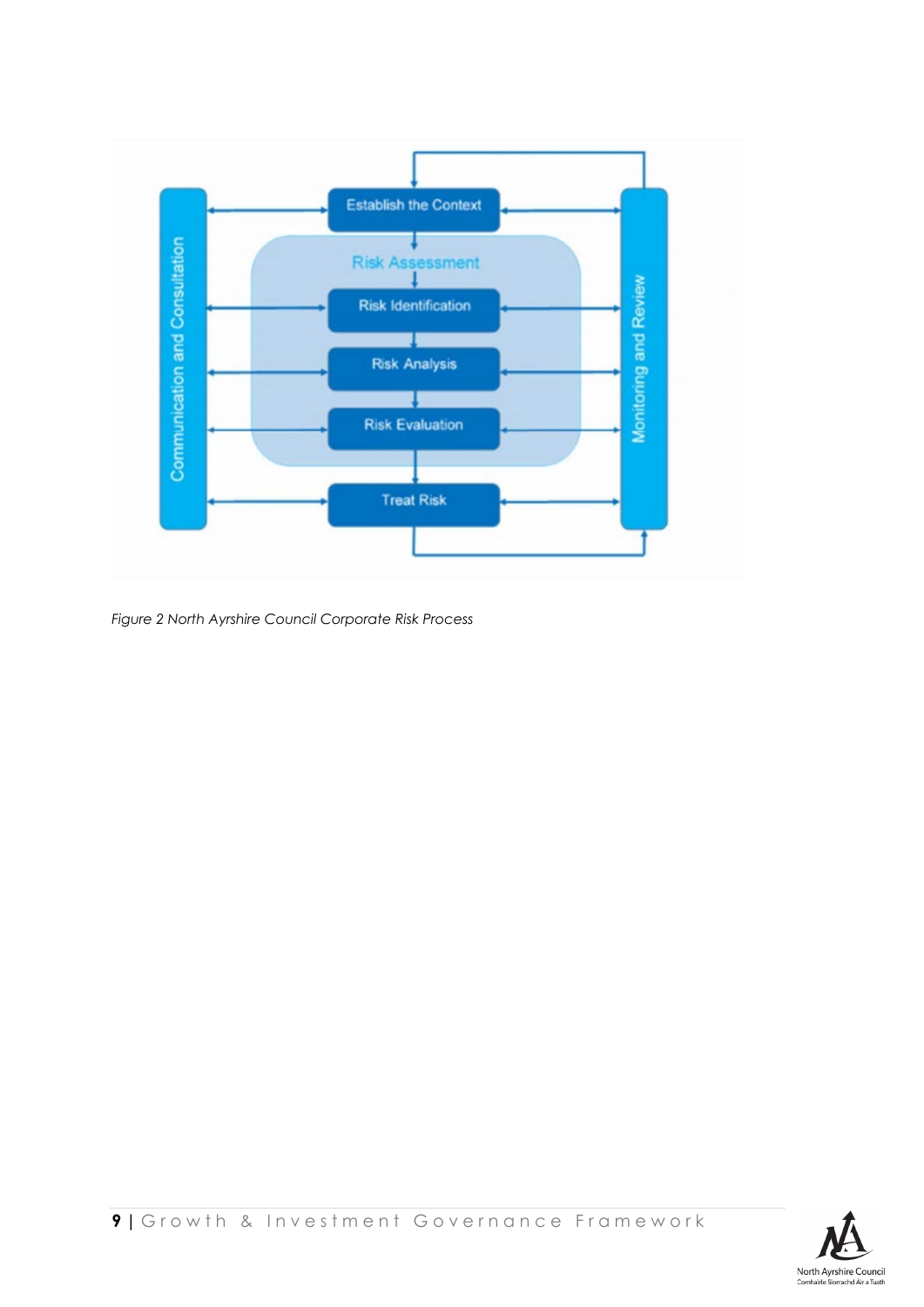# <span id="page-13-0"></span>Growth & Investment Programme and Project Management Framework

Within the Growth and Investment governance framework – i.e. the established project management arrangements in place through the Growth & Investment Project Board, and the monthly meetings of the Executive Leadership Team (convened for G&I activity) – there is a requirement to have in place suitable programme management arrangements to secure a consistent and fit for purpose arrangements for managing projects, while giving wider oversight of any programme of activity to which a project relates. This is critical recognising that a programme of activity may have multiple projects working to deliver a wider impact, but which must respond to different governance systems in place to deliver those projects – especially where projects are run in partnership with external organisations.

### <span id="page-13-1"></span>Business Cases

A fundamental component of the project management approach is the production of business cases in alignment with the UK treasury Green Book approach, which is the industry standard for business cases; and the expected format for Growth Deal cases. All Ayrshire Growth Deal projects will require to follow this format; internal business case 'house' style is also under review to reflect Green Book standard; and this is a recognised methodology for project management and development.

Table 3 provides information from Treasury Guidance expectations on the content of business cases: -

| Section               | <b>Expected Content</b>                                                 |
|-----------------------|-------------------------------------------------------------------------|
| <b>Strategic Case</b> | <b>Strategic Context</b>                                                |
|                       | Organisational overview Business strategy and aims                      |
|                       | Other relevant strategies                                               |
|                       | The Case for Change                                                     |
|                       | Spending objectives                                                     |
|                       | <b>Existing arrangements</b>                                            |
|                       | Business needs – current and future Potential scope and service         |
|                       | requirements                                                            |
|                       | Main benefits and risks Constraints and dependencies                    |
| Economic Case         | Critical Success factors                                                |
|                       | Long-listed options                                                     |
|                       | Preferred Way Forward                                                   |
|                       | Short-listed options (including the 'BAU' and 'do minimum')             |
|                       | Net Present Social Cost (NPSC)/Net Present Social Value (NPSV) findings |
|                       | <b>Benefits appraisal</b>                                               |
|                       | Risk assessment                                                         |
|                       | Sensitivity analysis                                                    |
|                       | Preferred option                                                        |
| Commercial            | Procurement strategy and route                                          |
| Case                  | Service requirements and outputs                                        |
|                       | <b>Risk allocation</b>                                                  |
|                       | Charging mechanism                                                      |
|                       | Key contractual arrangements                                            |
|                       | Personnel implications                                                  |
|                       | Accountancy treatment                                                   |

*Table 3 Business Case Content Guide (UK Treasury Green Book)*

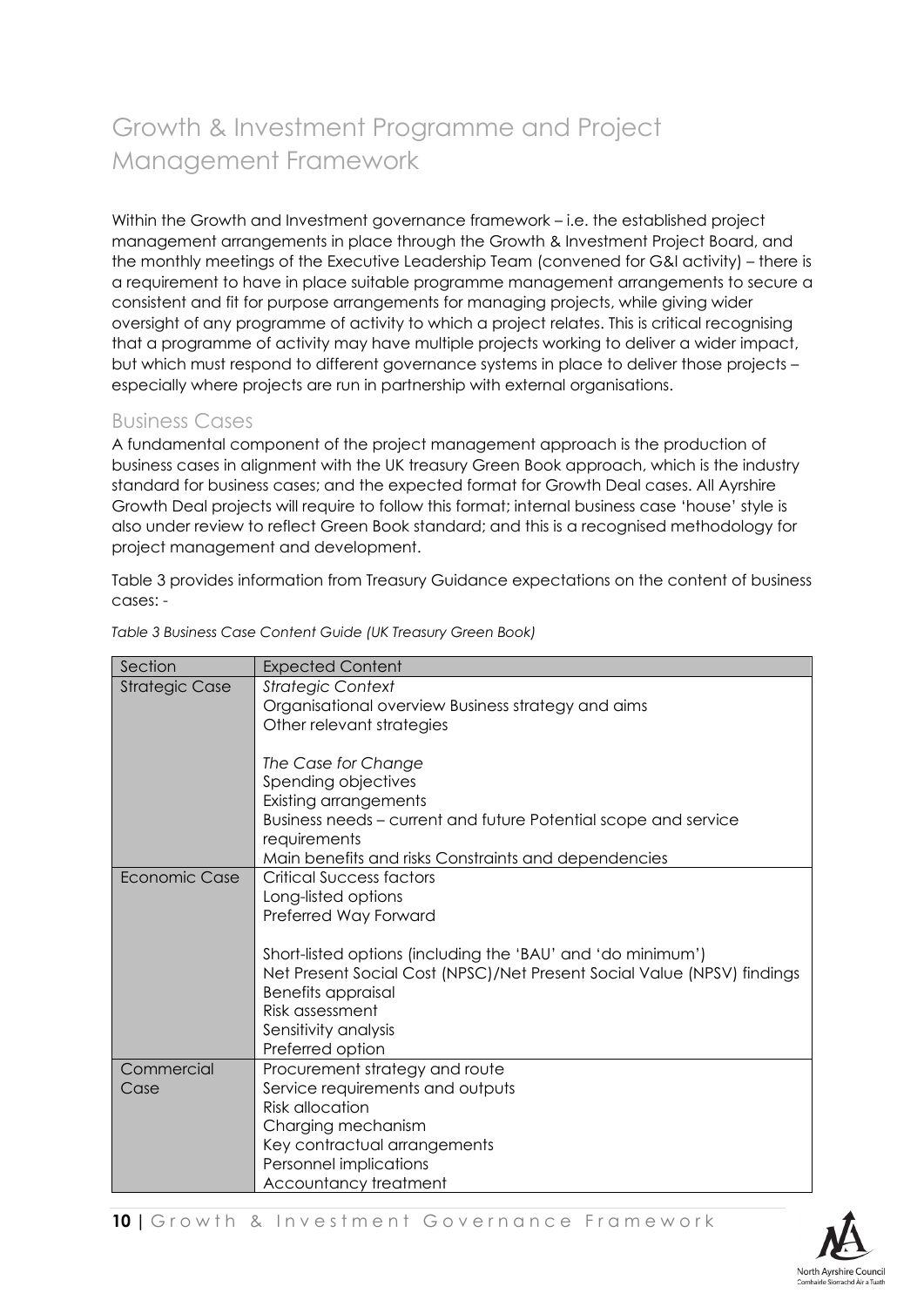| Financial Case     | Capital and revenue requirements<br>Net effect on prices (if any)<br>Impact on balance sheet<br>Impact on income and expenditure account<br>Overall affordability and funding<br>Confirmation of stakeholder/customer support (if applicable).                                                                                                                                                                                               |
|--------------------|----------------------------------------------------------------------------------------------------------------------------------------------------------------------------------------------------------------------------------------------------------------------------------------------------------------------------------------------------------------------------------------------------------------------------------------------|
| Management<br>Case | Programme management governance arrangements (roles,<br>responsibilities, plans etc.)<br>Project management governance arrangements<br>Use of specialist advisers<br>Change and contract management arrangements<br>Benefits realisation arrangements (including plans and register)<br>Risk management arrangements (including plans and register)<br>Post implementation and evaluation arrangements<br>Contingency arrangements and plans |

Business Cases should be produced considering the HM Treasury Checklist for Business Cases, as shown in Figure 7: -



#### **Checklist for Assessment of Business Cases.**

What stage has the case reached, is it at the a Strategic Outline; Business Outline or Full Business Case stage ?<br>Strategic Outline; Business Outline or Full Business Case stage ?<br>Does the case include all the elements of the 5 case model, i.e.:-**Strategic; Economic; Commercial; Financial; Management ?**<br>Is the information in each element complete enough for the stage reached ?<br>Is the case Green Book compliant ?

Strategic Case: (the case for change) should cover rationale, background, policy context and strategic fit.<br>
policy context and strategic fit.<br>
Are there clear **SMART** objectives in terms of outcomes and are dependencies, constraints and risks identified ?

#### Economic Case: (Economic Appraisal)

Is there a reasonable range of options in the long & short lists ?<br>Is there a reasonable range of options in the long & short lists ?<br>Is ruling out of potential promising options clearly justified ?<br>Are all economic costs covered by the proposal with NPV calculated correctly (see over) ? Cover en oy ure proposar win the reactation of recursive that is distributional analysis needed, who banefits, who pays ?<br>
Are all costs and benefits quantified, if not is this justified ?<br>
Are there any decisive unquantif Are there appropriate sensitivity analyses, including worst case scenario?<br>Are there appropriate sensitivity analyses, including worst case scenario?<br>Are results of each option presented clearly including do nothing/minim Is optimism bias properly included and aligned with risk? So points to wake the system of the system of the system of the system of the system of the system of the system of the system of the system of the system of the system of the system of the system of the system of the syst in The Host VIM = max NPV and if not do unquantified benefits justify the cost?<br>Exchequer impact calculated separately and <u>not</u> included in NPV!<br>Are **monitoring** and **evaluation** costs included ?

#### **Commercial Case:**

Interaction Case Commercially feasible / deliverable ?<br>
What procurement is required; goods, services, land, buildings ?<br>
What is the procurement strategy ? the proposal commercially feasible / deliverable What is the procurement strategy?<br>What are the key contractual issues? There must be clear contractual key milestones and delivery dates

#### There must be clear agreed accounting treatment **Checklist for Assessment of Business Cases.**

Is risk identified and managed and allocated ?<br>Is there a risk allocation table?

What if any are the personnel implications and is TUPE applicable ?

ancial Case: (Financial Appraisal) **ancial Case:** (rimancial Appraisal)<br>Focus on affordability; is full budget funding secured and budgeted by all parties ?<br>What are the impacts on income/expenditure a/c and on balance sheet if applicable ?<br>Are potential co Are potential co<br>Any guarantees

**Management Case** (programme or project management)<br>Is the proposal practically deliverable and what are the delivery plans?<br>Are there clear delivery dates and detailed milestones ? Process can currery data same or project management techniques ?<br>
Is there a contract management plan ?<br>
Shange management requires a change management plan ! If in a controlled environment such as ICT use of PRINCE 2 is mandatory If in a controlled entromment such that the US of CGC Gateway peer reviews ?<br>Is there a contingency plan with arrangements & provision for risk management ?<br>Is there a contingency plan with arrangements & provision for ris Does the plan include monitoring arrangements (who when how and costs) ?<br>Does the plan include monitoring arrangements (who when how and costs) ?<br>Does the plan include post implementation evaluation arrangements (including when how and costs)?

Notes on NPV calculation key issues (if in doubt, consult an economist)<br>Correct discount rate (3.5% real).

Figures in real terms/constant prices at base year, sunk costs excluded. Opportunity costs of already-owned assets included.<br>Residual values included. Residual values included.<br>Double counting avoided.<br>Transfer costs / benefits excluded. Uses only economic resource costs (payment good/service).<br>Financing items/sources excluded. Second round effects included (e.g. only genuine job creation).<br>Tax/subsidy treatment must be non-distorting between options.

*Figure 3 HM Treasury Checklist for Assessment of Business Cases*

#### <span id="page-14-0"></span>Approval Mechanisms

It is important that mechanisms for approvals of business cases is clear. The established governance arrangements for the Ayrshire Economic Partnership define the arrangements for approval of business cases insofar as the Partnership has oversight of progress with implementation of Ayrshire Growth Deal and will approve full business cases; and that the Ayrshire Growth Deal Project Management Office will provide feedback on draft business cases and coordinate Government feedback.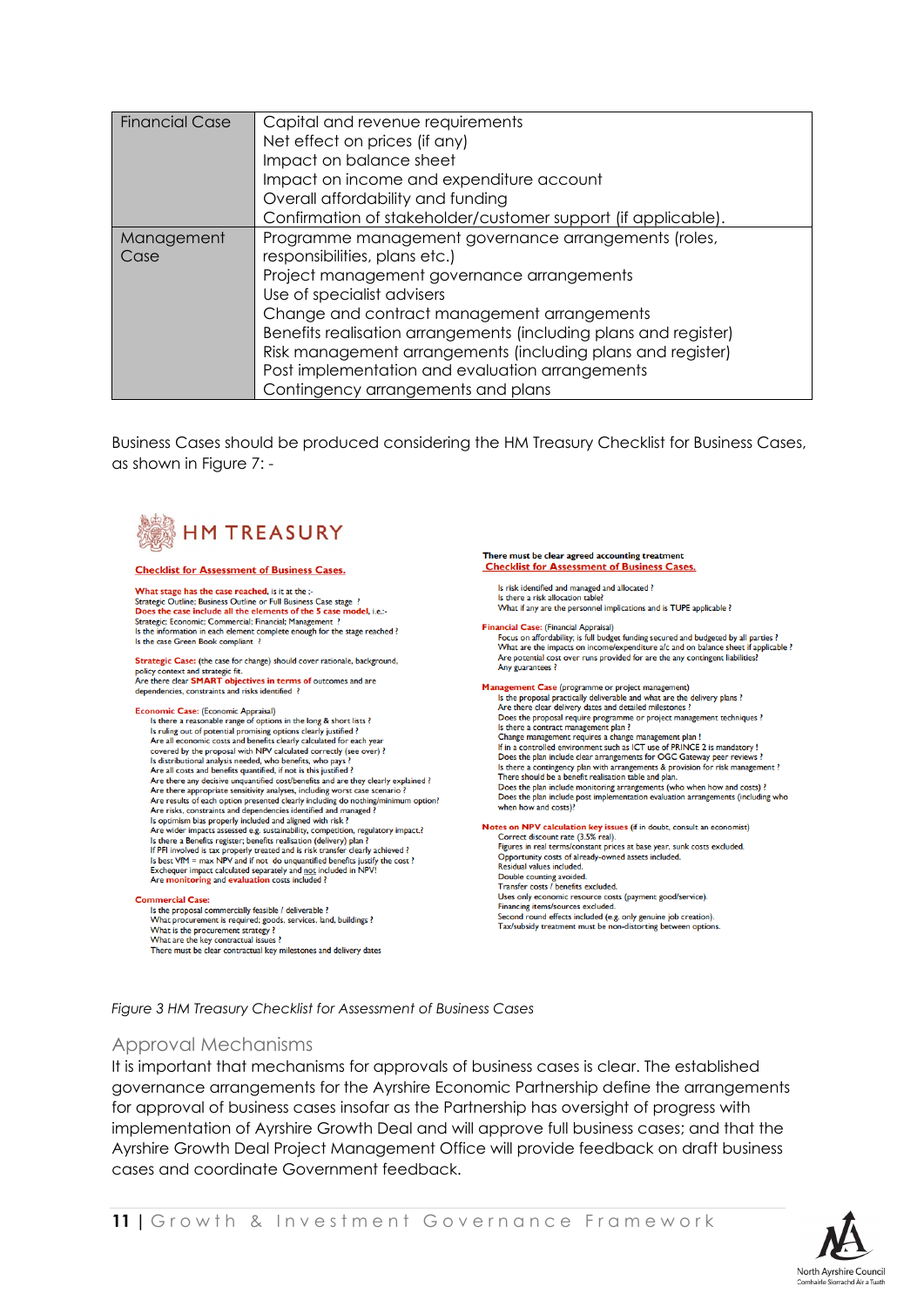However, there is a requirement to ensure that the Council's executive leadership has strategic oversight of draft business cases and can sign-off referrals of final business cases to Cabinet for elected member feedback. The following flow chart explains the stages of approval. The Council's delegation documents (Scheme of Administration and Scheme of Delegation can be viewed here [\(https://north-ayrshire.cmis.uk.com/north](https://north-ayrshire.cmis.uk.com/north-ayrshire/CommitteesMeetings/GovernanceDocuments.aspx)[ayrshire/CommitteesMeetings/GovernanceDocuments.aspx\)](https://north-ayrshire.cmis.uk.com/north-ayrshire/CommitteesMeetings/GovernanceDocuments.aspx) for oversight of existing corporate governance arrangements.

Figure 8 outlines the stages towards approval of business cases. This is applicable directly to all business cases produced to draw-down funding under the Ayrshire Growth Deal. However, there will be instances where project development will take place for non-Growth Deal projects, but which still fall under the remit of Growth and Investment. In those instances, business cases will be expected to follow the same approval route, however, Growth Deal specific elements will not be required (e.g. PMO/Govt/Regional Partnership engagement). Where an external project partner is involved, a project plan should display how approval processes will consider governance and approval requirements of any external partner.



*Figure 4 Business Case Approval Process*

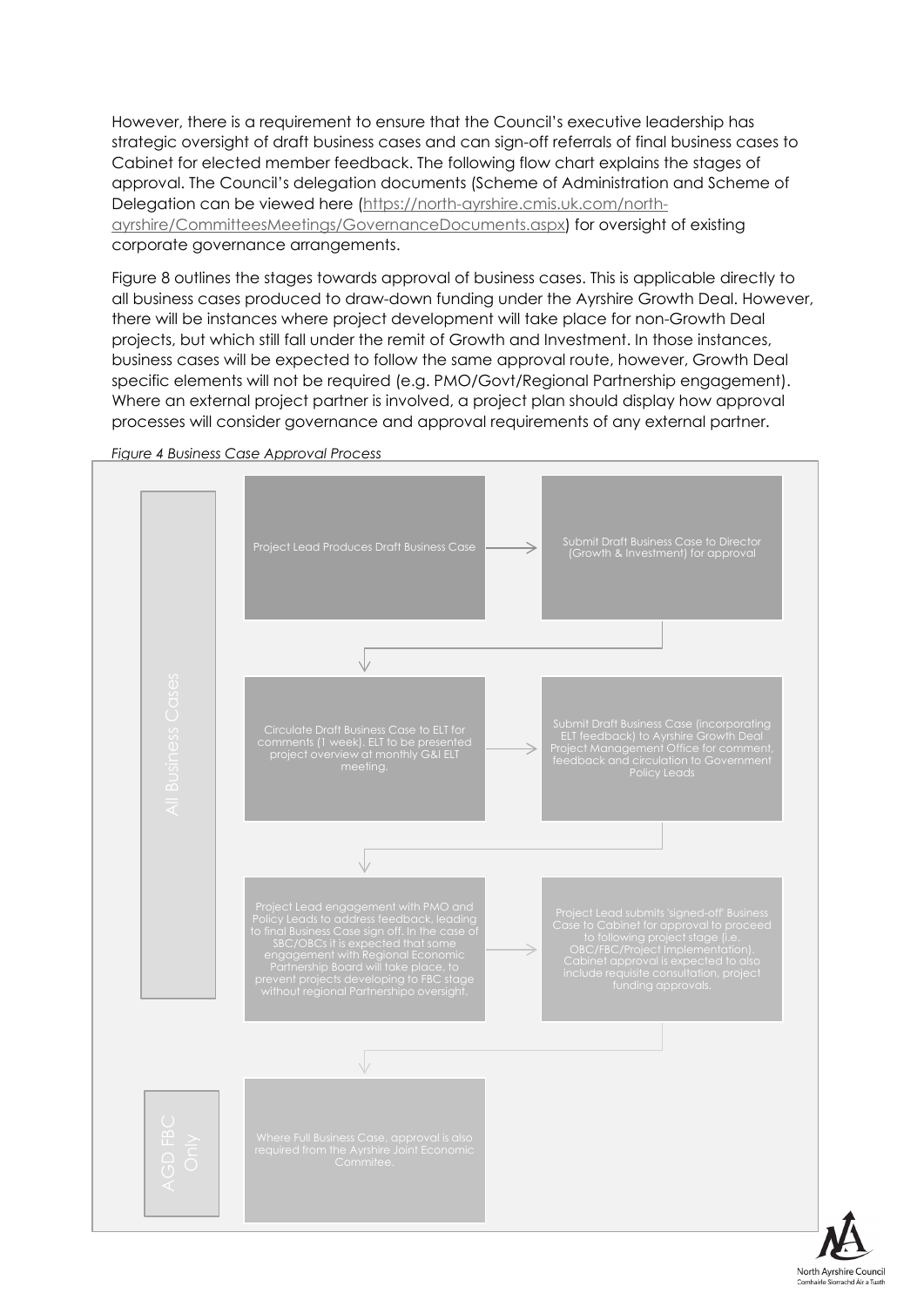### <span id="page-16-0"></span>Project Management

For each project within the programme of activity comprising core investment programmes, a detailed project plan will be developed, to ensure a project-management approach to the programme. The project plans for each project will be considered and monitored by the Project Boards, which will report into Programme Boards. Project Boards should meet monthly, except where there is agreement of the Board and Programme Board that a lesser frequency is appropriate at any given stage in project development.

Notwithstanding, each project plan will be developed to measure progress against expectations and will contain the following components: -

- Project Definition
- Project Development Methodology (including options)
- Delivery of Outcomes
- Development & Implementation Timeline; including gateway reviews
- Financial Profile
- Consultation and Stakeholders
- Risks & Mitigation

Project development will reflect gateway approval stages ensuring the project proceeds from concept to detailed design to implementation stages. Programme and Project Board approval will relate to those stages.

| <b>G&amp;I Governance</b><br><b>Framework</b>                                                        | <b>AGD Green Book Stages</b>                                 | <b>Design &amp; Project Management</b><br>(RIBA Stages)                            |
|------------------------------------------------------------------------------------------------------|--------------------------------------------------------------|------------------------------------------------------------------------------------|
| Gateway 0<br>Establishment of project governance                                                     | <b>Strategic Business Case</b>                               | RIBA Stage 0<br>Strategic project definition                                       |
| Gateway 1<br>Sign-off concept delivery/ objectives<br>(Approvals: ELT/Programme & Project<br>Boards) | <b>Outline Business Case</b><br>(Approvals: REP/Govt)        | RIBA Stage 1-2<br>Preparation & Briefing<br>Stage 2 = Concept Design               |
| Gateway 2<br>Sign-off scheme/ objectives<br>(Approvals: ELT/Programme & Project<br>Boards)           |                                                              | RIBA Stage 3-4<br>Spatial coordination/scheme design<br>Stage 4 = Technical Design |
| Gateway 3<br>Sign-off capital spend/ contract appt<br>(Approvals: ELT/Programme & Project<br>Boards) | <b>Final Business Case</b><br>(Approvals: REP/Govt)          | RIBA Stage 4a<br><b>Tender Action &amp; Reporting</b>                              |
| Gateway 4<br>Sign-off constructed scheme<br>(Approvals: ELT/Programme & Project<br>Boards)           | Post FBC<br><b>Construction Update</b>                       | RIBA Stage 5& 6<br>Construction & Handover                                         |
| Gateway 5<br>Reporting outputs/outcomes/CWB<br>(Approvals: ELT/Programme & Project<br>Boards)        | Post FBC<br>Programme & Project Evaluation and<br>Monitoring | RIBA Stage 7<br><b>Operational Project</b>                                         |

A number of the strategic investment programmes, i3, Ardrossan, Hunterston and Great Harbour are major programme activities and will attract public and private sector investment beyond the AGD. Governance arrangements will reflect the multi partnership and status of each programme; and will on a regular basis, consider whether governance requires to be reviewed to reflect significant events in the development of the programmes.

Further details of the project management framework, reporting into the Growth & Investment Board are shown in section entitled 'Project Management'.

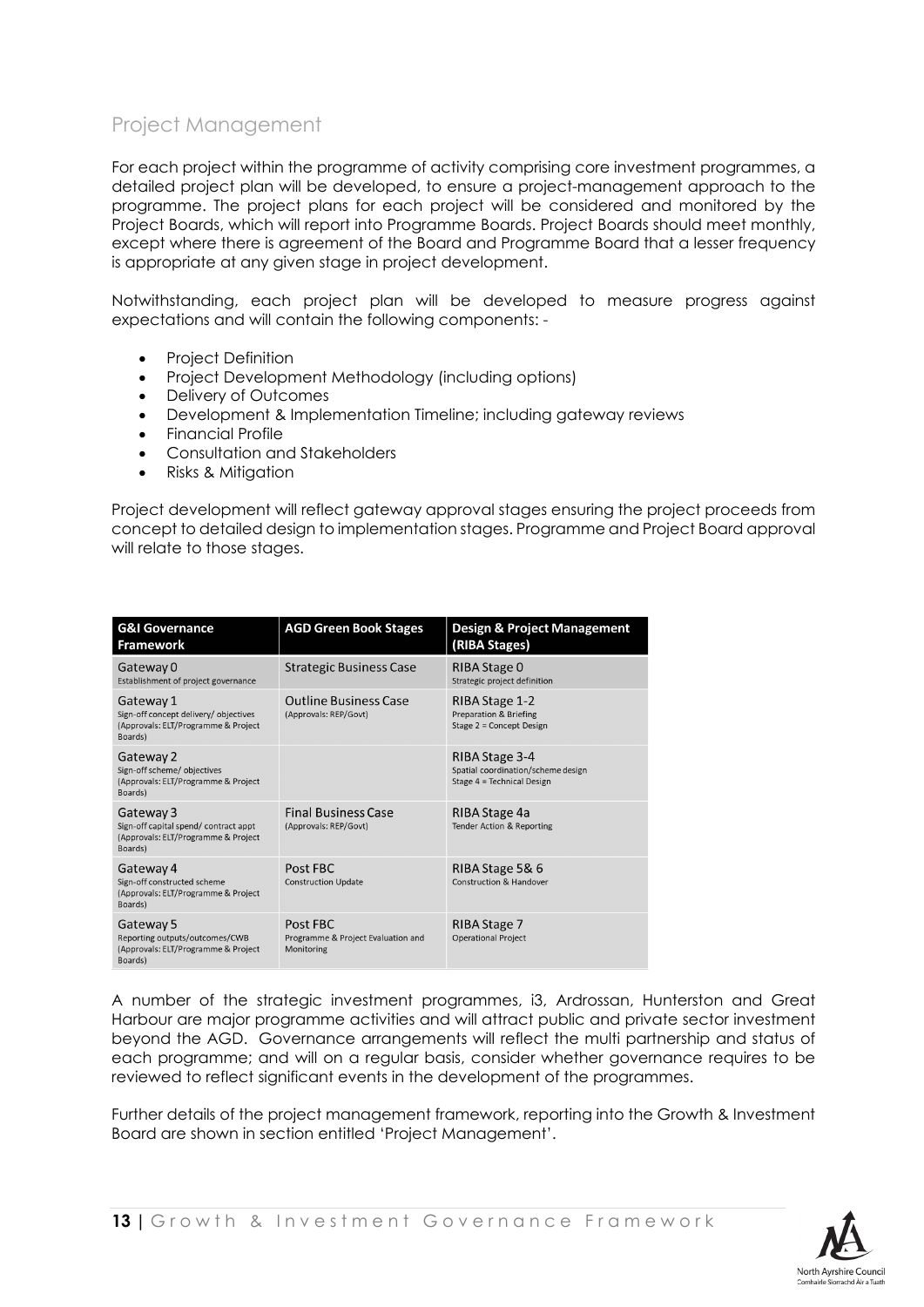### <span id="page-17-0"></span>Project Documentation

This comprises of a hierarchy of project management documents: -

<span id="page-17-1"></span>ELT /Programme/ Project Dashboard: The Dashboard is intended to provide key updates to key audiences to be able to manage by exception and in line with the terms of this framework. The ELT format should be a headline format to identify: -

- Key updates that are essential for the audience to know
- Finance overview of a programme
- Risk reporting (including high impact risks, risk trending information and mitigation measures)
- Critical path analysis (particularly recording approvals)
- Performance indicators as against defined KPIs.

. The core purpose of the dashboards is to allow provide strategic oversight of full programmes/projects in a single sheet, which provides visibility for strategic leadership to allow boards and governance structures to manage by exception.

Information within the dashboards relating to actions, risks and finance should not be new information generated for the dashboards; any relevant information should be generated in the project management documents (e.g. finance, risk and action documents) and be reported in the dashboards, if the issue merits being raised at a programme/project level. It is not intended that routine project management issues should feature in dashboards where there is no finance, risk or approval issues requiring that activity to be reported.

Risk reporting in the dashboard should be based on RAG traffic light system with a barometer to both show severity and risk trending (i.e. whether risks are escalating or subsiding). This should be generated in a detailed risk log. The related commentary should then be able to focus succinctly on options to manage risks elevated to programme level reporting. Risk treatment should be by exception.

The template for the programme overview summary sheet shown in Table 4 (it should be noted that the dashboard format will be revised as needed to suit the programme and project and refinements as required through the implementation process):

*Table 4 Programme Overview Key Issues Template*

The dashboard is intended to be for the purpose of high-level programme review, rather than detailed project management summary documents.

<span id="page-17-2"></span>Risk Log: each project and programme will be underpinned by a comprehensive risk log which will address the matters identified in table 5. Further details on the approach to management of risk within the Growth & Investment portfolio are set out in the Risk Management section of this document.

*Table 5 Risk Log Content*

| Unique ID          | This may be simply a title, but Growth & Investment<br>project/programmes are likely to require an appropriate<br>alphanumeric code to reflect the large number of risks that are<br>likely to exist for larger and complex projects. |
|--------------------|---------------------------------------------------------------------------------------------------------------------------------------------------------------------------------------------------------------------------------------|
| Risk (description) | Presented in a structured format: Condition – 'There is a risk<br>that' Cause - 'Caused by' Consequence - 'Resulting in'                                                                                                              |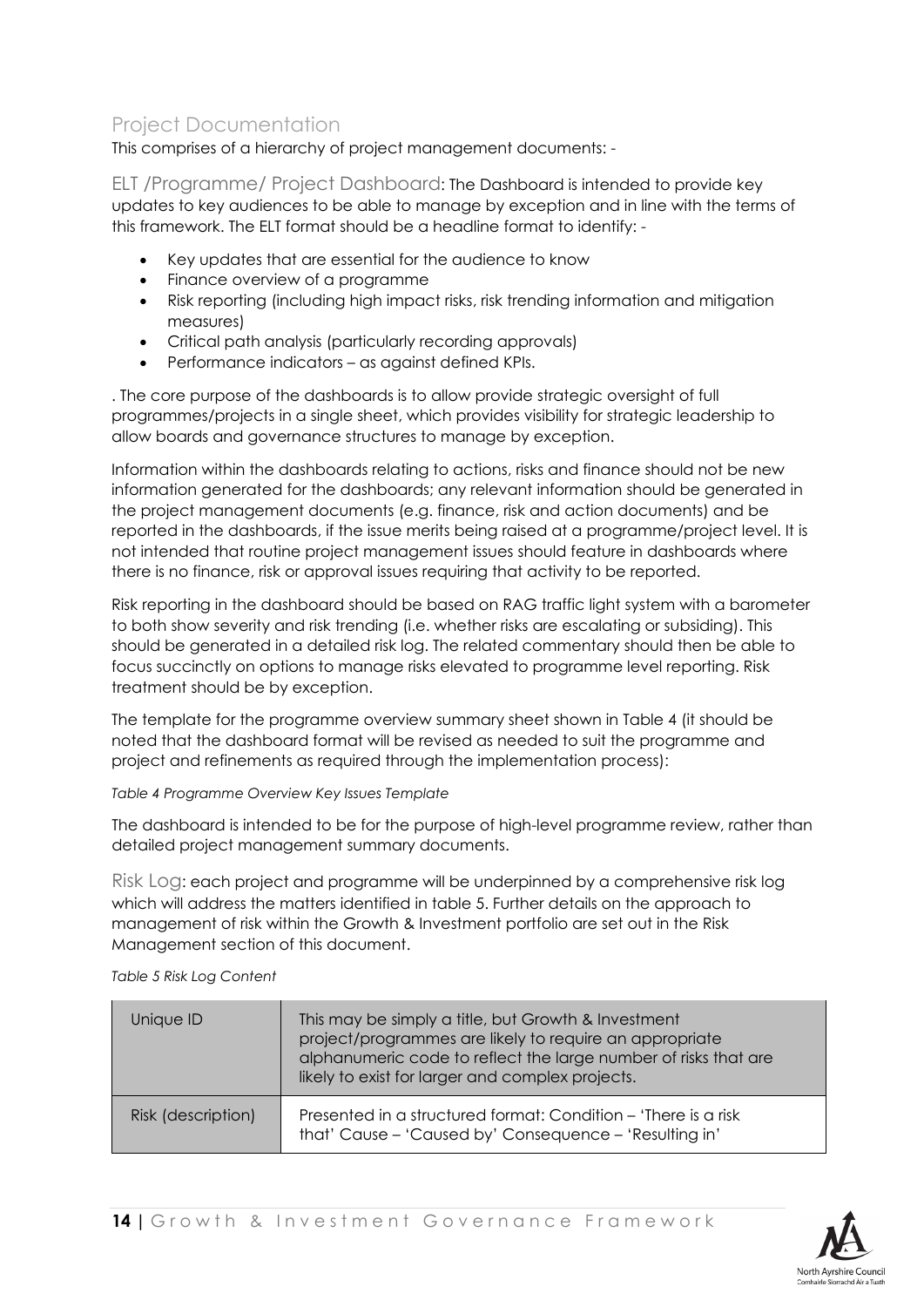| Likelihood<br>(probability)                                     | What is the likelihood of the risk occurring? It would be helpful to<br>record the justification behind this analysis.                                                                                                                                                                                                                                                                                                                   |
|-----------------------------------------------------------------|------------------------------------------------------------------------------------------------------------------------------------------------------------------------------------------------------------------------------------------------------------------------------------------------------------------------------------------------------------------------------------------------------------------------------------------|
| Impact                                                          | What will the impact be if the risk occurs? It would be helpful to<br>record the justification behind this analysis.                                                                                                                                                                                                                                                                                                                     |
| Score                                                           | Likelihood and probably should be multiplied to indicate overall risk<br>score. This should relate to the RAG status of the project.                                                                                                                                                                                                                                                                                                     |
| RAG status                                                      | Red, Amber, Green (RAG) status, based on the product of the<br>probability and impact - this is explained further in the section on<br>quantitative risk analysis                                                                                                                                                                                                                                                                        |
| Timescale                                                       | What is the 'risk window' when this risk may occur and when do you<br>start to lose options as to how you respond?                                                                                                                                                                                                                                                                                                                       |
| Cost                                                            | What will the risk cost if it does occur? NB, You can't assess this<br>unless you know what your response action will be.                                                                                                                                                                                                                                                                                                                |
| Owner                                                           | There should be a person nominated to 'own' the risk which means<br>monitoring the situation and ensuring that necessary management<br>actions are carried out. In a project situation this should be<br>somebody within the project team and in all cases, it should be<br>somebody who will be impacted by the risk and who has a vested<br>interest in addressing it. The project lead is likely to be the most<br>appropriate owner. |
| <b>Risk</b><br>management<br>approach/<br>Mitigating<br>actions | What are the agreed response actions? These may be broken into:<br>preventative actions to mitigate the risk and the response action if<br>the risk occurs. This is sometimes known as an 'impact plan'                                                                                                                                                                                                                                  |
| Residual risk                                                   | This is the expected level of risk once all the mitigating actions are<br>complete.                                                                                                                                                                                                                                                                                                                                                      |
| Early warning<br>signs                                          | What 'trigger' might alert you to the fact that the risk is about to<br>occur?                                                                                                                                                                                                                                                                                                                                                           |
| <b>Risk Trend</b>                                               | Monthly reporting should indicate any significant increase in risk<br>likelihood or significance - or failure for risk profile to decrease, to<br>allow Growth & Investment Board and Executive Leadership Team<br>to be sighted on risk profile and oversee required interventions.                                                                                                                                                     |

The Council's approved format for risk log templates for capital projects reporting into the Capital Planning and Assets Group is [http://naconnects.north](http://naconnects.north-ayrshire.gov.uk/documents/insurance-risk-management/cpag-project-risk-register.xls)[ayrshire.gov.uk/documents/insurance-risk-management/cpag-project-risk-register.xls](http://naconnects.north-ayrshire.gov.uk/documents/insurance-risk-management/cpag-project-risk-register.xls)

The format of the risk log is shown in Table 6: -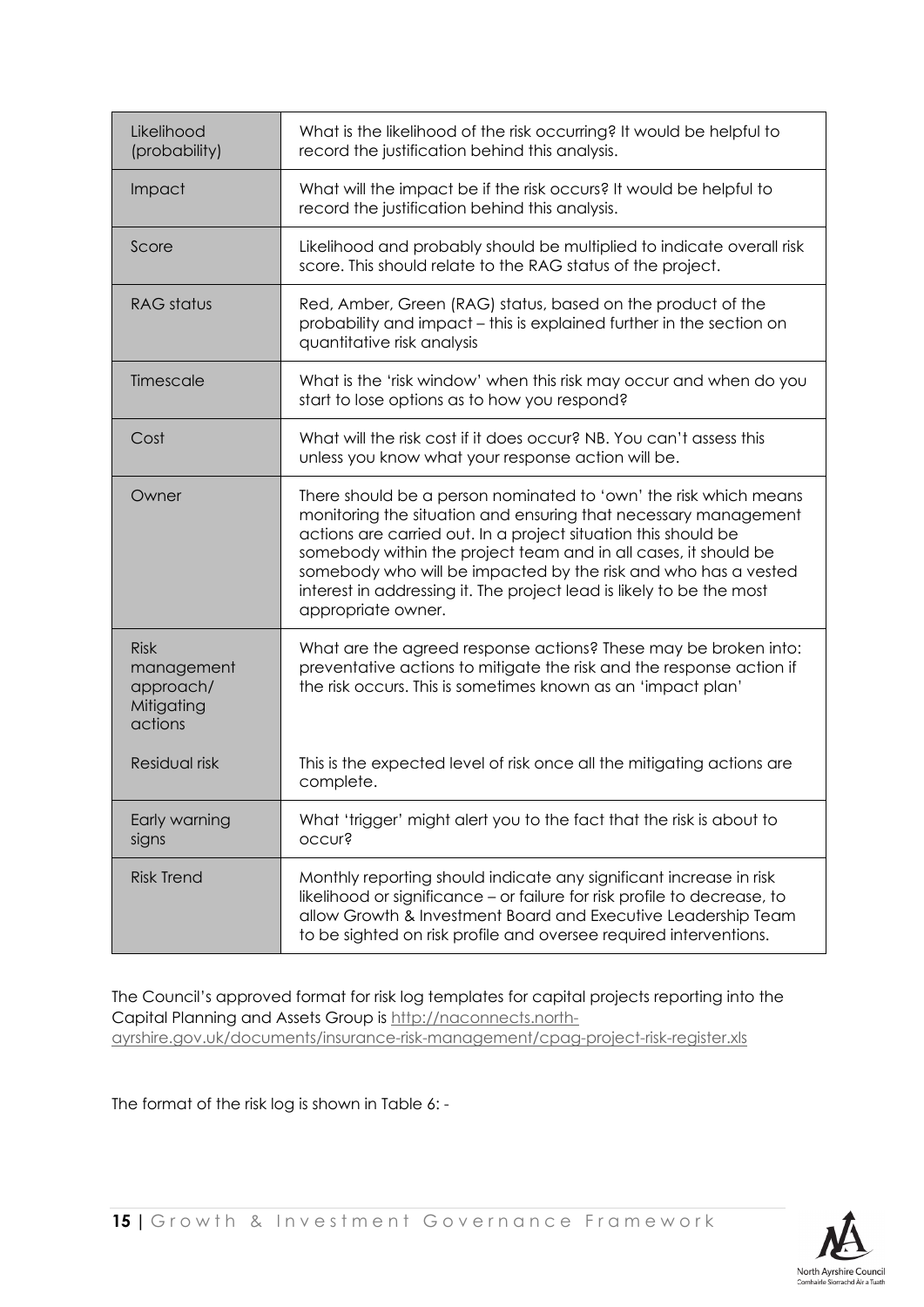| 1. Service | 6. Risk ID<br><b>Number</b> | 7. Details of<br>Event<br><b>Identified</b> | 8. Impact of<br><b>Risk Event</b><br>to the<br>project | 9.<br>Likelihood<br>Score of<br><b>Risk</b><br><b>Occurring</b> | 10.<br>Impact<br>Score of<br><b>Risk</b> | 11.<br>Probability<br><b>Score</b> | 12. Control<br><b>Strategy</b>                                            | <b>13. Risk</b><br>Owner | 14.<br><b>Status</b> | 15.<br><b>Resolve</b><br>Date |
|------------|-----------------------------|---------------------------------------------|--------------------------------------------------------|-----------------------------------------------------------------|------------------------------------------|------------------------------------|---------------------------------------------------------------------------|--------------------------|----------------------|-------------------------------|
| XX         |                             | XX                                          | XX                                                     |                                                                 | 5                                        |                                    | Project Board<br>and Project<br>implementation<br>team now<br>established |                          | Open                 |                               |

*Table 6 Risk Log Template for Projects*

There is a requirement to maintain operational risk logs for both projects and programmes. They are envisaged as provided different functions. A project risk log will manage issues relating to a project specifically. Programme risk logs will identify cross project issues and seek to apply appropriate mitigation – for example coordination of development activity over multiple projects to minimise constructions disruption or construction or procurement matters.

<span id="page-19-0"></span>Finance Profile: For each programme of activity, all related budget lines, including capital and revenue expenditure and receipts (both committed, anticipated and unknown source) will be displayed on a single sheet breaking down project costs, in detail to provide complete financial oversight.

Comprehensive finance overview sheets will be prepared to match the programme overview sheets, to give full sight of all related finances for each of the programmes.

<span id="page-19-1"></span>Action Tracker: an action tracker for each project is essential. This should relate to the dashboard format and track actions identified by Boards and record action taken and date. Actions not completed to expected timescales should be reported to future Board meetings via the dashboard.

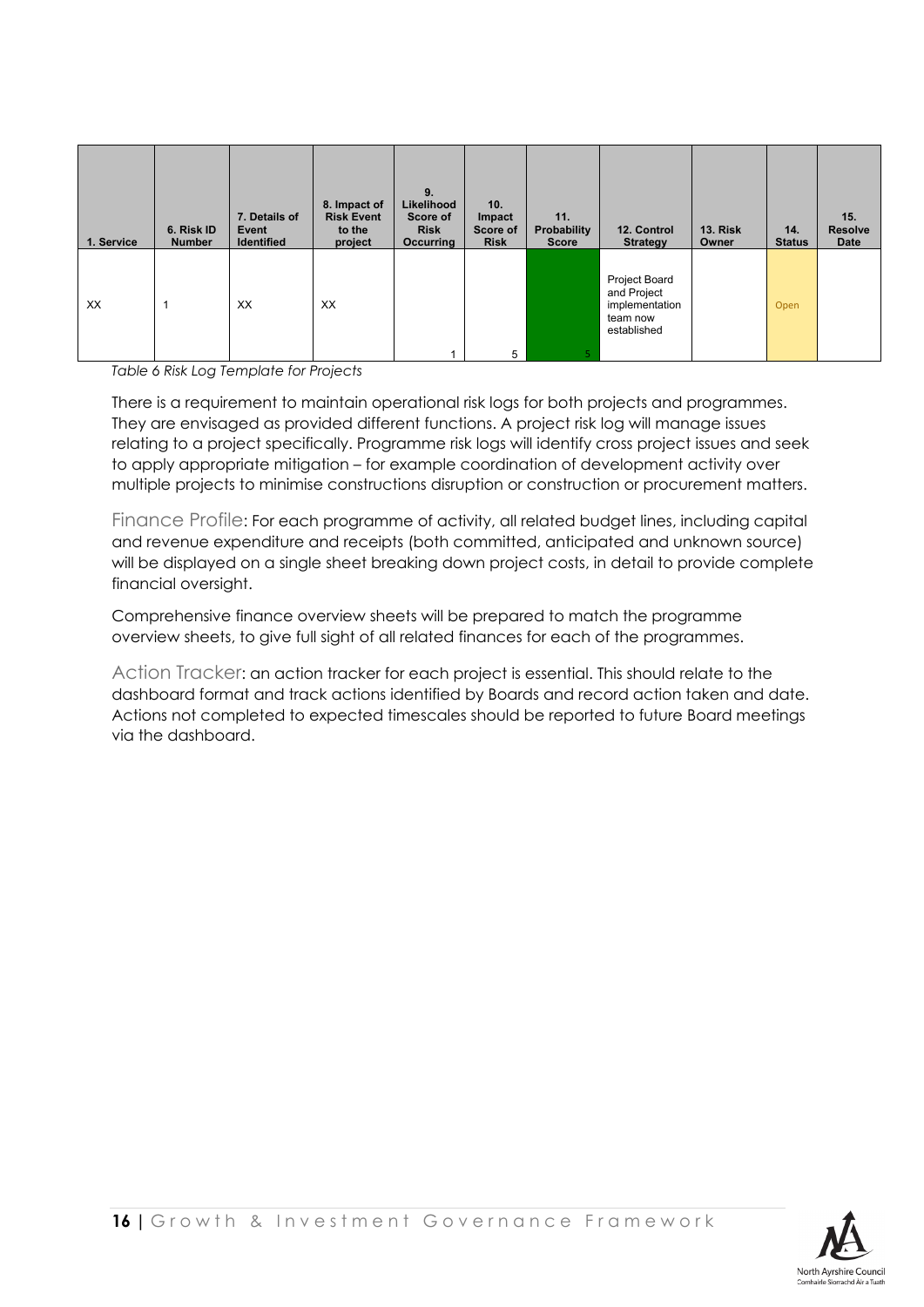

<span id="page-20-1"></span><span id="page-20-0"></span>The Ayrshire Economic Partnership Board meets quarterly to receive update on progress related to Ayrshire Growth Deal, and to resolve emerging issues. The Partnership Board updates on AGD projects is per the format shown in Table 7.

| <b>Tourism Programme</b>                                                                                                |   | <b>KEY TASK UPDATES</b>                | <b>NEXT MILESTONES</b>         |
|-------------------------------------------------------------------------------------------------------------------------|---|----------------------------------------|--------------------------------|
| <b>TOURISM</b>                                                                                                          | G | Overall Programme Updates<br>$\bullet$ |                                |
| <b>THE GREAT</b><br><b>HARBOUR AT</b><br><b>IRVINE</b><br><b>HARBOURSIDE &amp;</b><br><b>ARDEER</b><br>Project Lead: XX | G | Headline developments<br>٠<br>noted    | Target<br>approvals/milestones |
| <b>MARINE TOURISM</b><br>Project Lead: XX                                                                               | G | Headline developments<br>noted         | Target<br>approvals/milestones |

*Table 7 Ayrshire Growth Deal Regional Reporting to Ayrshire Economic Partnership*

In addition, Growth & Investment will produce an annual update on programme activity to the Audit and Scrutiny Panel at financial year end, reporting on key progress throughout the past year.

The programme will also be subject to review by Internal Audit as part of the Council's agreed Internal Audit Plan.

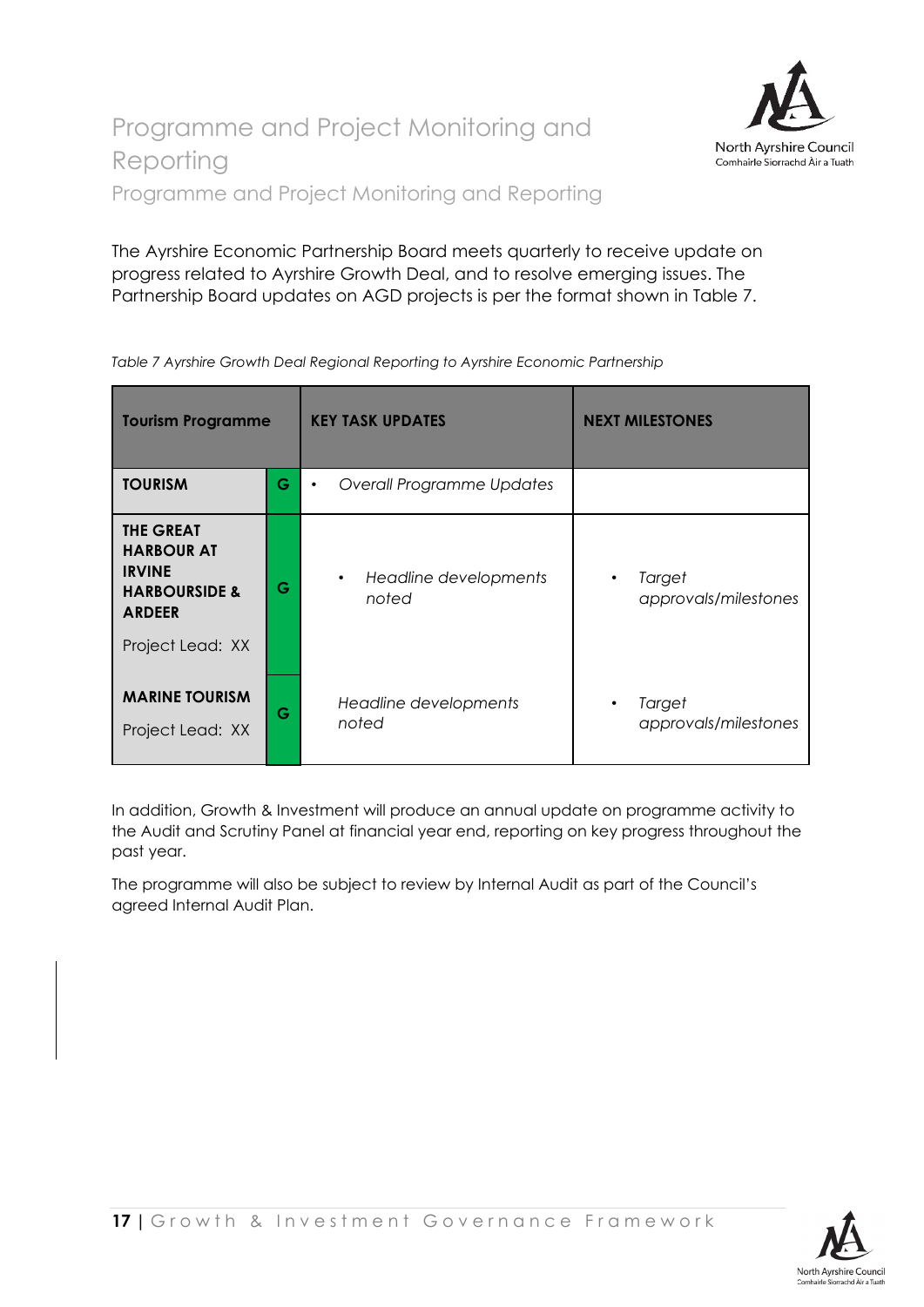# <span id="page-21-0"></span>Project Change Management Proposal Proforma

This proforma should be completed for any proposal to alter a project currently under development, and for which a strategic business case (or outline/full business case) has been approved to define the parameters of the project. The proforma should ultimately be approved by the project, but dependent on the scale of change proposed (see "Scale of Change" section), may require other approvals. Where other approvals are required before recommending a change request, this should be documented within the proforma.

| <b>Project Description</b> |                   | Provide a description of the approved project                   |  |  |
|----------------------------|-------------------|-----------------------------------------------------------------|--|--|
| <b>Case for Change</b>     |                   | Provide a description of the circumstances that have led to the |  |  |
|                            |                   | need for change being identified                                |  |  |
| <b>Proposed Change</b>     |                   | Describe the proposal for change                                |  |  |
| Impact on                  | <b>Strategic</b>  | How does the proposal impact on the strategic case for the      |  |  |
| the business               | Case              | project? Does it undermine or strengthen the need for project   |  |  |
| case                       |                   | implementation?                                                 |  |  |
|                            | <b>Economic</b>   | How does the proposed change arrangement impact on the          |  |  |
|                            | Case              | economic impact of the proposal? Will there be a requirement    |  |  |
|                            |                   | to undertake further economic analysis? Are there wider socio-  |  |  |
|                            |                   | economic benefits to be gained or reduced as a result of the    |  |  |
|                            |                   | proposed change?                                                |  |  |
|                            | <b>Commercial</b> | Outline the impact on operating model for the project resulting |  |  |
|                            | Case              | from the change request? Does this reduce or increase           |  |  |
|                            |                   | revenue and servicing costs? Does this impact on partner        |  |  |
|                            |                   | arrangements?                                                   |  |  |
|                            | <b>Finance</b>    | Describe the impact on capital and revenue budgets. Outline     |  |  |
|                            | Case              | how the proposal impacts on partnership arrangements, if        |  |  |
|                            |                   | appropriate.                                                    |  |  |
|                            | Management        | Describe the impact on project management arrangements,         |  |  |
|                            | Case              | partnership management arrangements and timescales.             |  |  |
| <b>Scale of Change</b>     |                   | Provide a score rating: -                                       |  |  |
|                            |                   |                                                                 |  |  |
|                            |                   | 1 - minor change proposed from initial project scope, purpose,  |  |  |
|                            |                   | outcomes, budget, timing and management arrangements            |  |  |
|                            |                   | 2 - moderate change proposed from initial project scope,        |  |  |
|                            |                   | purpose, outcomes, budget, timing and management                |  |  |
|                            |                   | arrangements                                                    |  |  |
|                            |                   | 3-fundamental change proposed from initial project scope,       |  |  |
|                            |                   | purpose, outcomes, budget, timing and management                |  |  |
|                            |                   | arrangements                                                    |  |  |
| <b>Risk Analysis</b>       |                   | What are the risks associated with the proposed change; what    |  |  |
|                            |                   | are the risks of not accepting the change request? This should  |  |  |
|                            |                   | be underpinned by analysis of risk through a recognised risk    |  |  |
|                            |                   | scoring methodology.                                            |  |  |
|                            |                   |                                                                 |  |  |
|                            |                   | Note - this is not for describing project risks unless they are |  |  |
|                            |                   | affected by the proposed change.                                |  |  |
| <b>Options Analysis</b>    |                   | Provide an overview of the options analysis that has been       |  |  |
|                            |                   | undertaken to identify the proposed change as the preferred     |  |  |
|                            |                   | option                                                          |  |  |
| Governance                 | <b>ELT</b>        | Indicate whether consultation/approval is required or not. Has  |  |  |
|                            |                   | any informal discussion taken place?                            |  |  |
|                            | Partner(s)        | Are partners supportive of change? Has partner approval of      |  |  |
|                            |                   | change proposal been accepted?                                  |  |  |
|                            | <b>Funder</b>     | Are funders supportive of change? Has partner approval of       |  |  |
|                            |                   | change proposal been accepted?                                  |  |  |